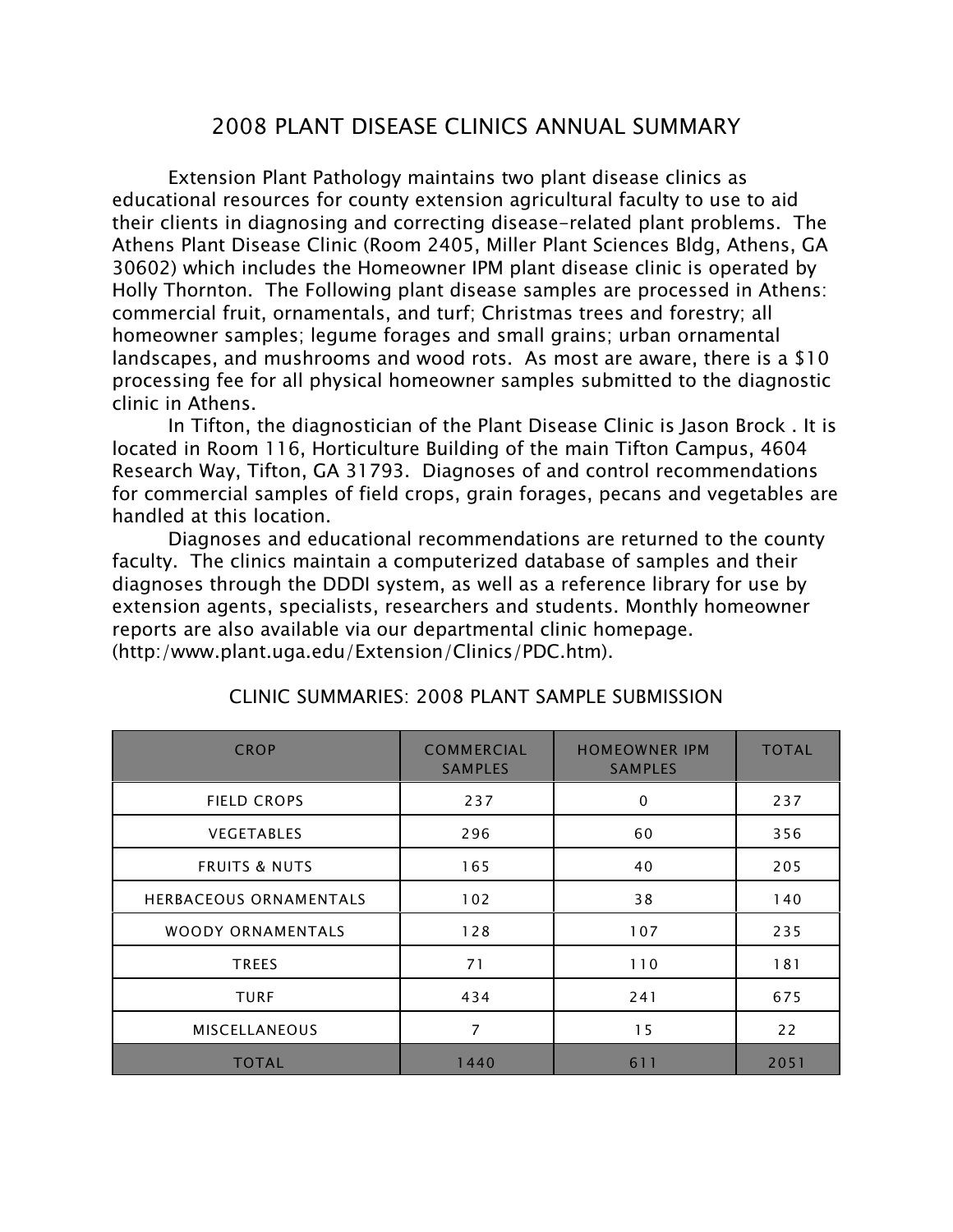# **FIELD CROP DISEASES TOTAL DIAGNOSES: 237 {C= 237; H = 0}**

| <b>HOST</b>                         | <b>DISEASE/DISORDER</b>                                                                                                                                                                                         | <b>CAUSAL ORGANISM</b>                                                                                                              | # SAMPLES<br><b>AFFECTED</b>                                                                                                                            |
|-------------------------------------|-----------------------------------------------------------------------------------------------------------------------------------------------------------------------------------------------------------------|-------------------------------------------------------------------------------------------------------------------------------------|---------------------------------------------------------------------------------------------------------------------------------------------------------|
| Alfalfa<br>$C = 1$<br>$H =$         | Rust                                                                                                                                                                                                            | Uromyces striatus                                                                                                                   | 1                                                                                                                                                       |
| Corn<br>$C = 38$<br>$H =$           | Northern Corn Leaf Blight<br>Southern Corn Leaf Blight<br>Northern Corn Leaf Rust<br>Southern Corn Rust<br>Common Rust<br><b>Stalk Rot</b><br>Nematode Injury<br>Environmental<br>Chemical Injury<br>No Disease | Exserohilum turcicum<br>Helminthosporium maydis<br>Puccinia polysora<br>Puccinia sorghi<br>Erwinia sp.<br>Probable<br>Drought/Scald | $\overline{4}$<br>$\overline{4}$<br>$\overline{2}$<br>10<br>$\overline{2}$<br>$\overline{2}$<br>$\overline{c}$<br>$\overline{2}$<br>6<br>$\overline{4}$ |
| Cotton<br>$C = 19$<br>$H =$         | Leaf Spot<br>Leaf Spot<br>Leaf Spot<br>Chemical Injury<br>No Disease                                                                                                                                            | Alternaria sp.<br>Cercospora sp.<br>Stemphylium sp.<br>Possible<br>Rhizoctonia sp.                                                  | $\mathbf{1}$<br>3<br>8<br>1<br>$\mathbf{1}$<br>5                                                                                                        |
| Fescue,<br>Tall<br>$C = 3$<br>$H =$ |                                                                                                                                                                                                                 | Bipolaris sp.<br>Pythium sp.<br>Rhizoctonia sp.                                                                                     | $\mathbf{1}$<br>1<br>$\mathbf{1}$                                                                                                                       |
| Hay<br>$C = 1$<br>$H =$             |                                                                                                                                                                                                                 | Bipolaris sp.                                                                                                                       | 1                                                                                                                                                       |
| Oat<br>$C = 2$<br>$H =$             | Loose Smut<br>Virus                                                                                                                                                                                             | Ustilago avenae<br>Barley yellow dwarf                                                                                              | $\mathbf{1}$<br>1                                                                                                                                       |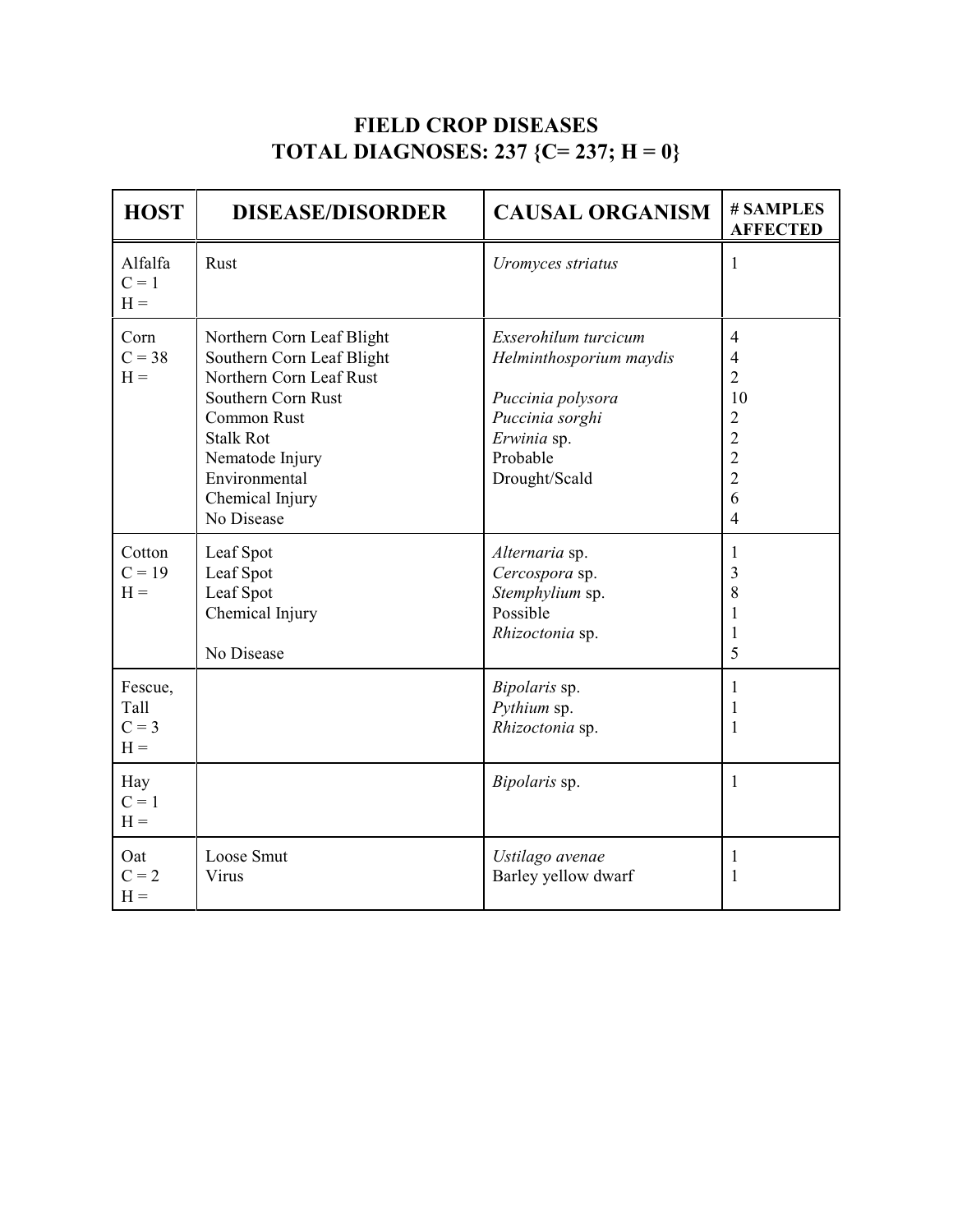| Peanut<br>$C = 56$<br>$H =$  | <b>Seedling Disease</b><br><b>Seedling Disease</b><br>Collar/Pod Rot<br>Virus<br><b>Aerial Blight</b><br>Limb rot<br>White Mold<br>False White Mold<br>Early Leaf Spot<br>Funky Leaf Spot<br>Leaf Scorch<br>Crown Rot<br>Pod Rot<br>Cylindrocladium Black Rot<br>No Disease<br><b>Insufficient Sample</b><br>Slime Mold<br>Chemical Burn | Lasiodiplodia sp.<br>Rhizoctonia sp.<br>Diplodia sp.<br>Tomato spotted wilt<br>Rhizoctonia sp.<br>Rhizoctonia sp.<br>Sclerotium rolfsii<br>Phanerochaete sp.<br>Cercospora arachidicola<br>Leptosphaerulina crassiasca<br>Aspergillus sp.<br>Rhizoctonia sp.<br>Cylindrocladium crotalariae<br>Cercospora sp.<br>Aspergillus niger<br>Rhizoctonia solani<br>Possible | 1<br>1<br>$\overline{2}$<br>8<br>$\mathbf{1}$<br>$\overline{2}$<br>$\overline{2}$<br>1<br>$\mathbf{1}$<br>$\overline{4}$<br>$\overline{2}$<br>$\mathbf{1}$<br>$\mathbf{1}$<br>$\overline{4}$<br>1<br>$\mathbf{1}$<br>$\overline{2}$<br>18<br>$\mathbf{1}$<br>1<br>1 |
|------------------------------|------------------------------------------------------------------------------------------------------------------------------------------------------------------------------------------------------------------------------------------------------------------------------------------------------------------------------------------|----------------------------------------------------------------------------------------------------------------------------------------------------------------------------------------------------------------------------------------------------------------------------------------------------------------------------------------------------------------------|---------------------------------------------------------------------------------------------------------------------------------------------------------------------------------------------------------------------------------------------------------------------|
| Rye<br>$C = 3$<br>$H =$      |                                                                                                                                                                                                                                                                                                                                          | Epicoccum sp.<br>Alternaria sp.<br>Colletotrichum sp.                                                                                                                                                                                                                                                                                                                | 1<br>1<br>1                                                                                                                                                                                                                                                         |
| Sorghum<br>$C = 6$<br>$H =$  | Nematode Damage<br>Unknown<br><b>TDTD</b><br>No Disease                                                                                                                                                                                                                                                                                  | Helminthosporium sp.<br>Curvularia sp.<br>Possible                                                                                                                                                                                                                                                                                                                   | 1<br>1<br>1<br>1<br>1<br>1                                                                                                                                                                                                                                          |
| Tobacco<br>$C = 47$<br>$H =$ | <b>Black Shank Race 1</b><br><b>Black Shank</b><br><b>Target Spot</b><br>White Mold<br><b>Brown Spot</b><br>Collar Rot<br><b>Blue Mold</b><br>Environmental<br>Environmental<br>No Disease                                                                                                                                               | Phytophthora parasitra var.niotinanae<br>Phytophthora parastica var.niotinanae<br>Rhizoctonia solani<br>Sclerotium rolfsii<br>Alternaria sp.<br>Sclerotinia sclerotiorum<br>Peronospora tabacina<br>Rhizoctonia sp.<br>Pythium sp.<br>Rhizoctonia solani<br>Lightning                                                                                                | 1<br>10<br>$\mathfrak{Z}$<br>$\mathbf{1}$<br>$\mathbf{1}$<br>$\mathbf{1}$<br>$\overline{c}$<br>$\overline{4}$<br>5<br>6<br>$\sqrt{2}$<br>$\mathbf{1}$<br>10                                                                                                         |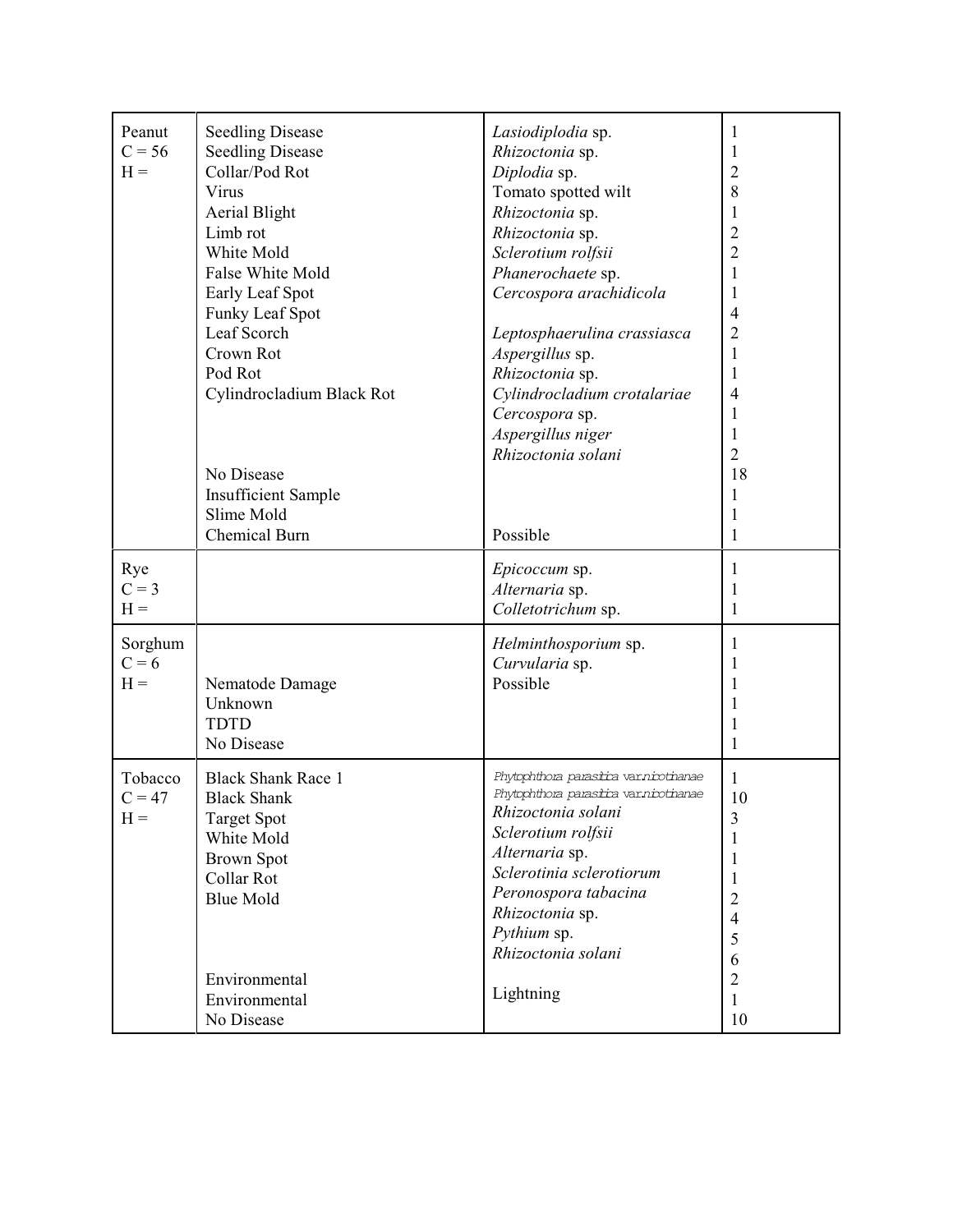| Wheat    | Virus                                   | Soil-borne wheat mosaic              |    |
|----------|-----------------------------------------|--------------------------------------|----|
| $C = 61$ | Powdery mildew                          | <i>Erysiphe</i> sp.                  | 8  |
| $H =$    | Rust                                    | Puccinia sp.                         |    |
|          | Loose Smut                              | Ustilago tritici                     |    |
|          | Leaf Rust                               | Puccinia recondita                   |    |
|          | Take-all                                | Gaeumannomyces graminis var .tritici | 3  |
|          |                                         | Stagonospora sp.                     | 2  |
|          |                                         | Xanthomonas sp.                      |    |
|          |                                         | Drechslera sp.                       |    |
|          | Unknown                                 |                                      |    |
|          | Saprophyte Organisms                    |                                      |    |
|          | <b>TDTD</b>                             |                                      |    |
|          | Environmental/Nutritional/Cultural      |                                      | 10 |
|          | No Disease                              |                                      | 9  |
|          | No Disease following Agdia virus screen |                                      | 6  |
|          | Possible virus                          |                                      |    |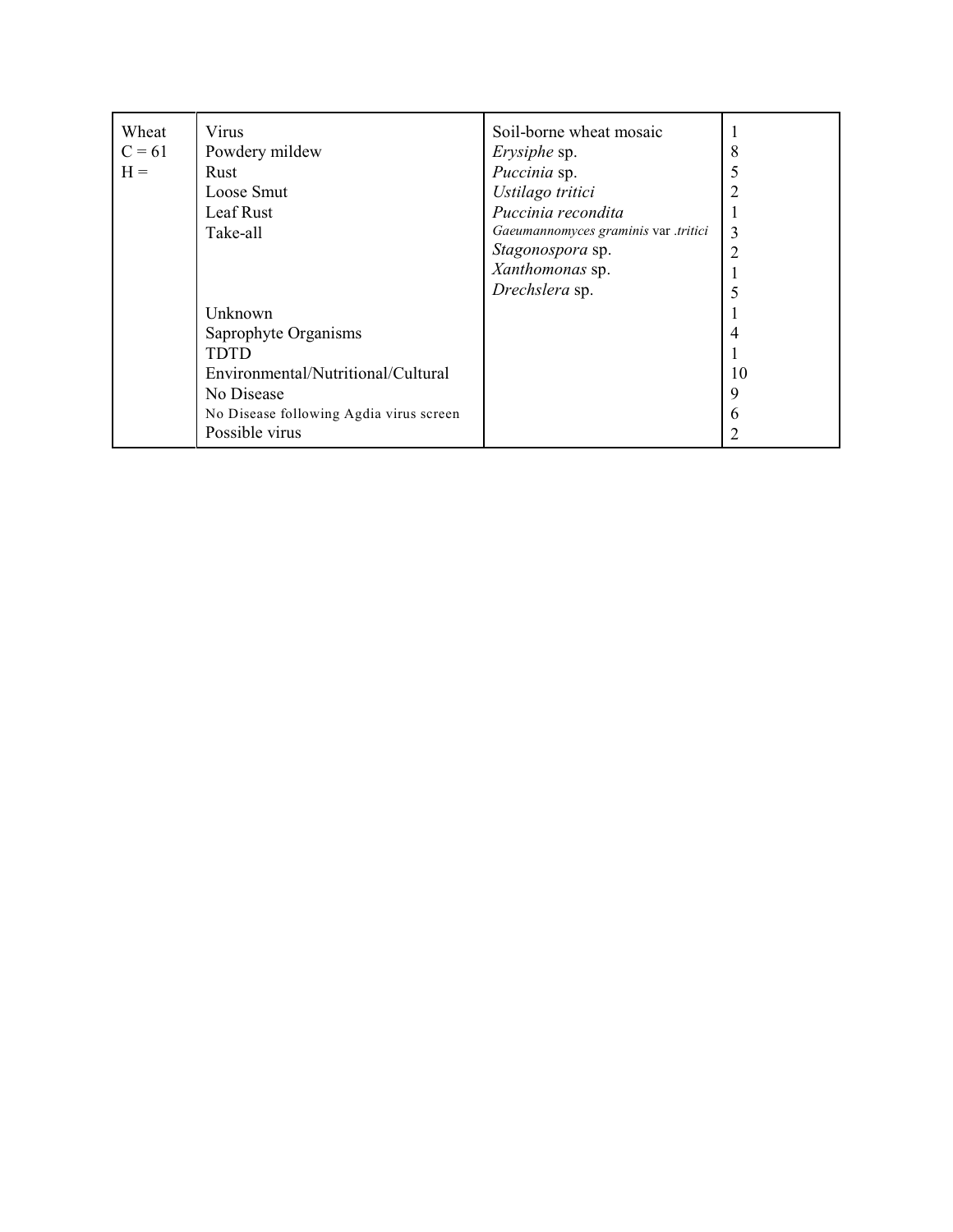| <b>FRUITS &amp; NUTS</b>                    |  |  |
|---------------------------------------------|--|--|
| <b>TOTAL DIAGNOSES: 205 {C= 165; H= 40}</b> |  |  |

| <b>HOST</b>                       | <b>DISORDER/DISEASE</b>                                                                                                                                                                                                            | <b>CAUSAL ORGANISM</b>                                                                                                  | # SAMPLES<br><b>AFFECTED</b>  |
|-----------------------------------|------------------------------------------------------------------------------------------------------------------------------------------------------------------------------------------------------------------------------------|-------------------------------------------------------------------------------------------------------------------------|-------------------------------|
| Apple<br>$C = 3$<br>$H = 4$       | <b>Bot Canker</b><br>Dieback<br>White Rot<br>Leaf Spot<br>Rot-Bot or White<br>No Disease                                                                                                                                           | Botryosphaeria sp.<br>Possibly Botryosphaeria sp<br>Fusicoccum sp.<br>Fungal-Possible                                   |                               |
| Blackberry<br>$C = 17$<br>$H = 6$ | Leaf and Cane Rust<br>Orange Felt<br>Virus<br>Nematode-Root Knot<br>Unknown<br>Cultural<br>Orange Cane Blotch<br>Anthracnose<br>Cane Blight-Possible<br><b>LSREP</b><br>Possible Spray Injury<br>Unable To Determine<br>No Disease | Kuehneola sp.<br>Tobacco ringspot<br>Meloidogyne sp.<br>Rhizoctonia sp.<br>Fusicoccum sp.<br>Pythium sp.<br>Elsinoe sp. | 4<br>2<br>$\overline{2}$<br>3 |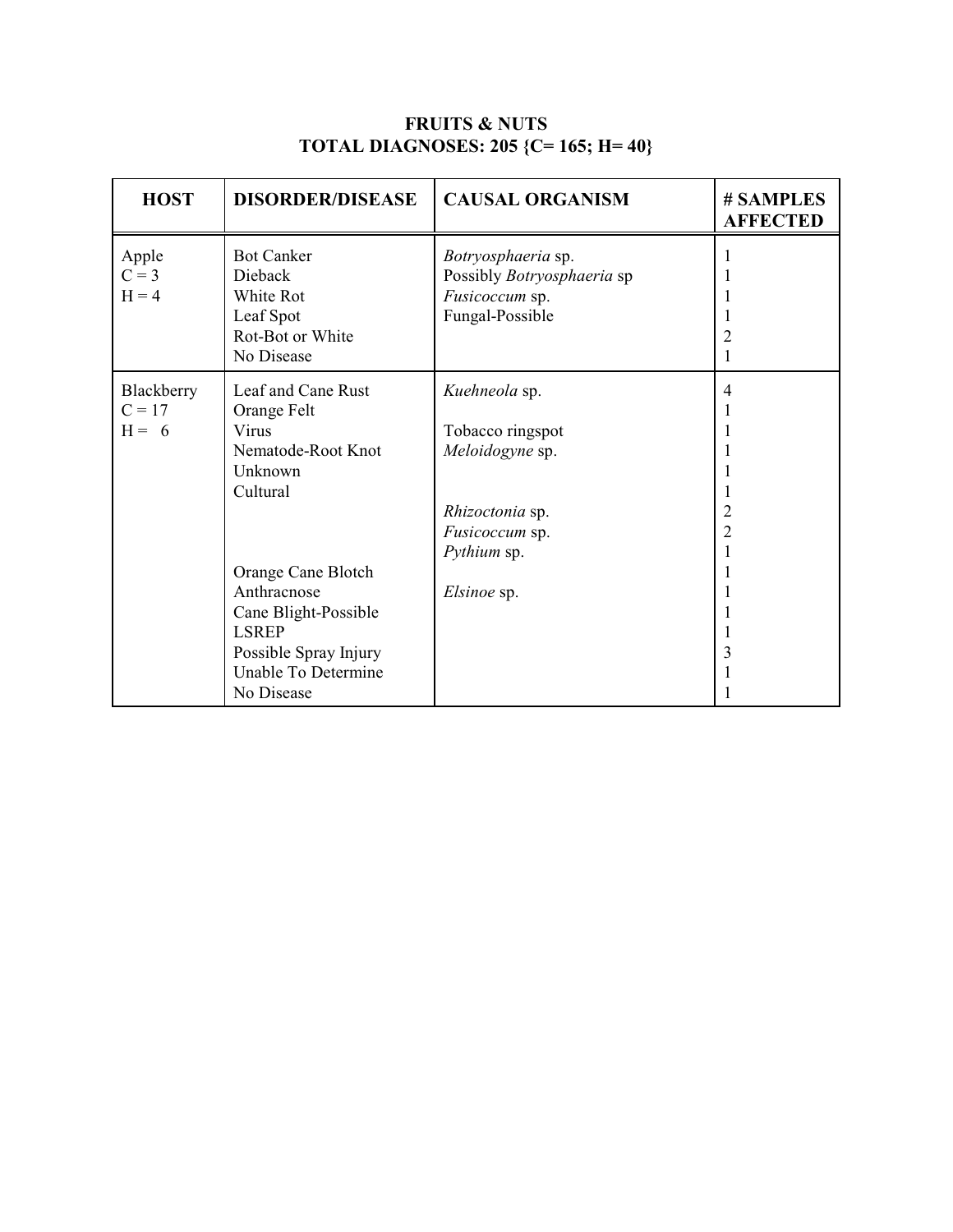| Blueberry<br>$C = 109$<br>$H = 1$ | Powdery Mildew<br>Root Rot<br>Funky Leaf Spot<br>Virus-Possible<br>Blight<br>Root Rot<br>Dieback<br>Root Rot<br>Canker<br>Fruit Spot<br>Root Rot-Possible<br>Scorch-Bacterial<br>Nematode Damage<br>Rust<br>Unknown-Possible Virus<br>No Disease | Rhizoctonia sp.<br>Red ringspot<br>Cylindrocladium sp.<br>Pythium sp., Phytophthora sp. &<br>Rhizoctonia sp.<br>Fusicoccum sp. & Botryosphaeria sp.<br>Pythium sp. &/or Phytophthora sp.<br>Botryosphaeria sp.<br>Exobasidium sp.<br>?Ring<br>Botrytis sp.<br>Phomopsis sp.<br>Pythium sp.<br>Cercospora sp.<br>Fusarium sp.<br>Botryosphaeria sp.<br>Rhizoctonia sp. | $\overline{c}$<br>1<br>$\overline{c}$<br>1<br>1<br>12<br>5<br>$\overline{c}$<br>1<br>1<br>2<br>1<br>3<br>3<br>$\overline{4}$<br>3<br>1<br>6<br>$\overline{c}$<br>7 |
|-----------------------------------|--------------------------------------------------------------------------------------------------------------------------------------------------------------------------------------------------------------------------------------------------|-----------------------------------------------------------------------------------------------------------------------------------------------------------------------------------------------------------------------------------------------------------------------------------------------------------------------------------------------------------------------|--------------------------------------------------------------------------------------------------------------------------------------------------------------------|
|                                   | <b>TDTD</b><br>Environmental<br>Unknown<br>Site Problem<br>Possible Chemical Injury<br>Possible Fertilizer Burn<br>Nutritional Issues<br>Leaf Spot-Secondary                                                                                     | Cold/Frost Damage/Drought                                                                                                                                                                                                                                                                                                                                             | 1<br>7<br>24<br>1<br>9<br>3<br>1                                                                                                                                   |
| Cherry<br>$C = 2$<br>$H =$        | Root Rot<br>Environmental                                                                                                                                                                                                                        | Phytophthora sp.<br>Cold injury                                                                                                                                                                                                                                                                                                                                       | 1<br>$\mathbf{I}$                                                                                                                                                  |
| Citrus<br>$C =$<br>$H = 1$        | No Disease                                                                                                                                                                                                                                       |                                                                                                                                                                                                                                                                                                                                                                       | $\mathbf{1}$                                                                                                                                                       |
| Fig<br>$C = 1$<br>$H = 1$         | Cultural<br>No Disease                                                                                                                                                                                                                           | <b>Stresses</b>                                                                                                                                                                                                                                                                                                                                                       | 1<br>1                                                                                                                                                             |
| Grapefruit<br>$C =$<br>$H = 1$    | Melanose-Possible                                                                                                                                                                                                                                |                                                                                                                                                                                                                                                                                                                                                                       | 1                                                                                                                                                                  |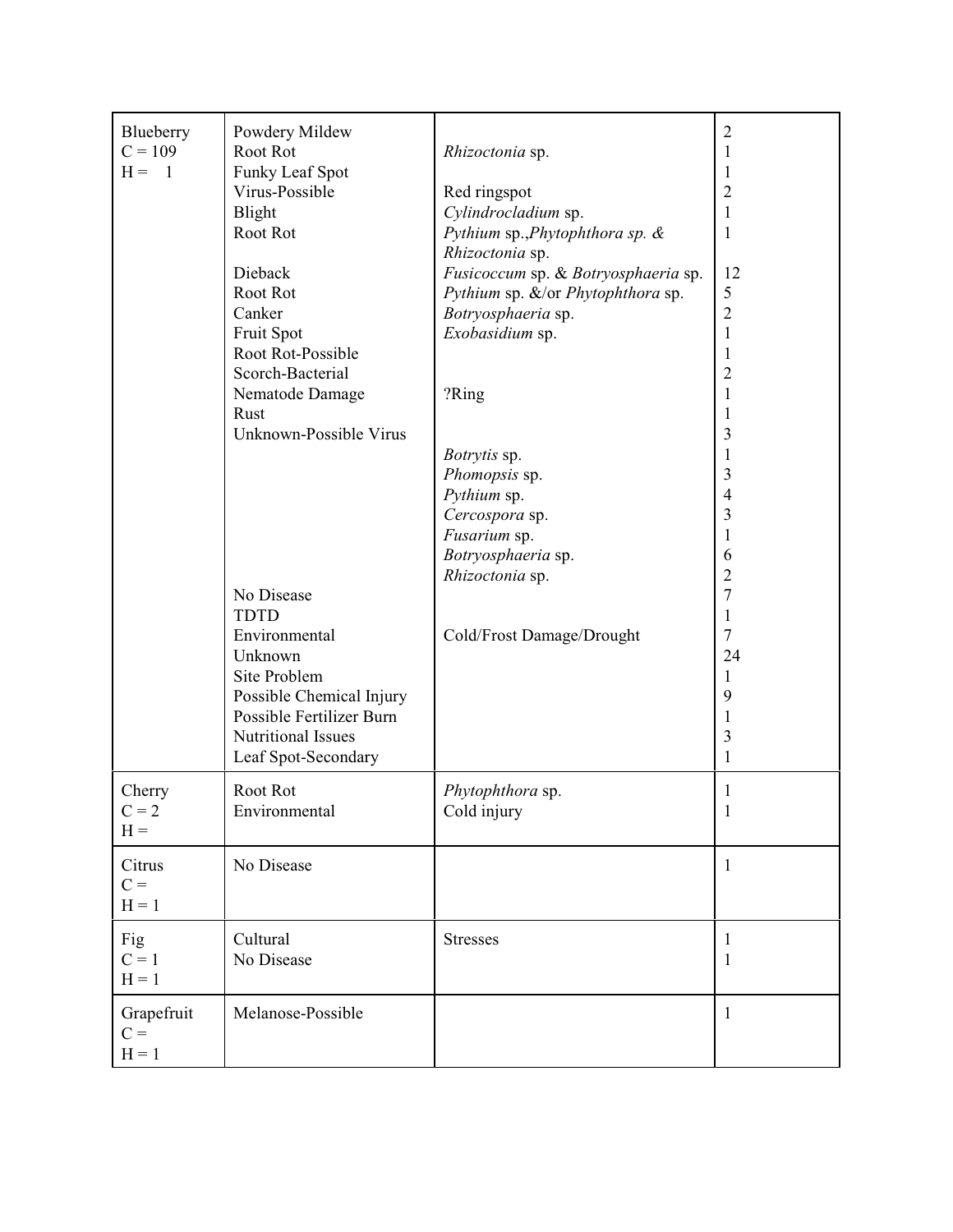| Grape, Wine<br>$C = 3$<br>$H =$ | Unknown<br>No Disease                                                                                                                |                                                                                        | $\sqrt{2}$<br>$\mathbf{1}$                                            |
|---------------------------------|--------------------------------------------------------------------------------------------------------------------------------------|----------------------------------------------------------------------------------------|-----------------------------------------------------------------------|
| Lemon<br>$C =$<br>$H = 6$       | Melanose-Possible<br>No Disease<br>Unable To Determine                                                                               |                                                                                        | 1<br>3<br>$\overline{2}$                                              |
| Muscadine<br>$C = 2$<br>$H = 9$ | Scorch<br>Cane and Leaf Spot<br><b>Bitter Rot</b><br>Dead Arm<br>Unknown<br>No Disease<br>Unable to Determine                        | Phomopsis sp.-Possible<br>Melanconium sp.                                              | 1<br>1<br>1<br>1<br>$\overline{2}$<br>4<br>1                          |
| Peach<br>$C = 1$<br>$H = 2$     | No Disease<br><b>Bacterial Spot</b><br>Gummosis                                                                                      | Xanthomonas campestris pv. pruni                                                       | 1<br>1<br>1                                                           |
| Pecan<br>$C = 7$<br>$H = 4$     | Anthracnose<br>Water Split<br>Chemical Injury-Probable<br>Lichen<br>No Disease<br>Unable To Determine<br>Plant ID Associated w/limbs | Glomerella cingulata<br><b>Resurrection Fern</b><br>Penicillium sp .or Aspergillus sp. | $\sqrt{2}$<br>1<br>1<br>1<br>2<br>$\overline{2}$<br>$\mathbf{1}$<br>1 |
| Plum<br>$C = 1$<br>$H = 2$      | Dieback<br>Scorch<br><b>Black Knot</b>                                                                                               | Botryosphaeria sp.-Possible<br>Dibotryon morbosum                                      | $\mathbf{1}$<br>1<br>$\mathbf{1}$                                     |
| Pomegranate<br>$C =$<br>$H = 2$ | No Disease                                                                                                                           |                                                                                        | $\overline{2}$                                                        |
| Raspberry<br>$C =$<br>$H = 1$   | No Disease                                                                                                                           |                                                                                        | $\mathbf{1}$                                                          |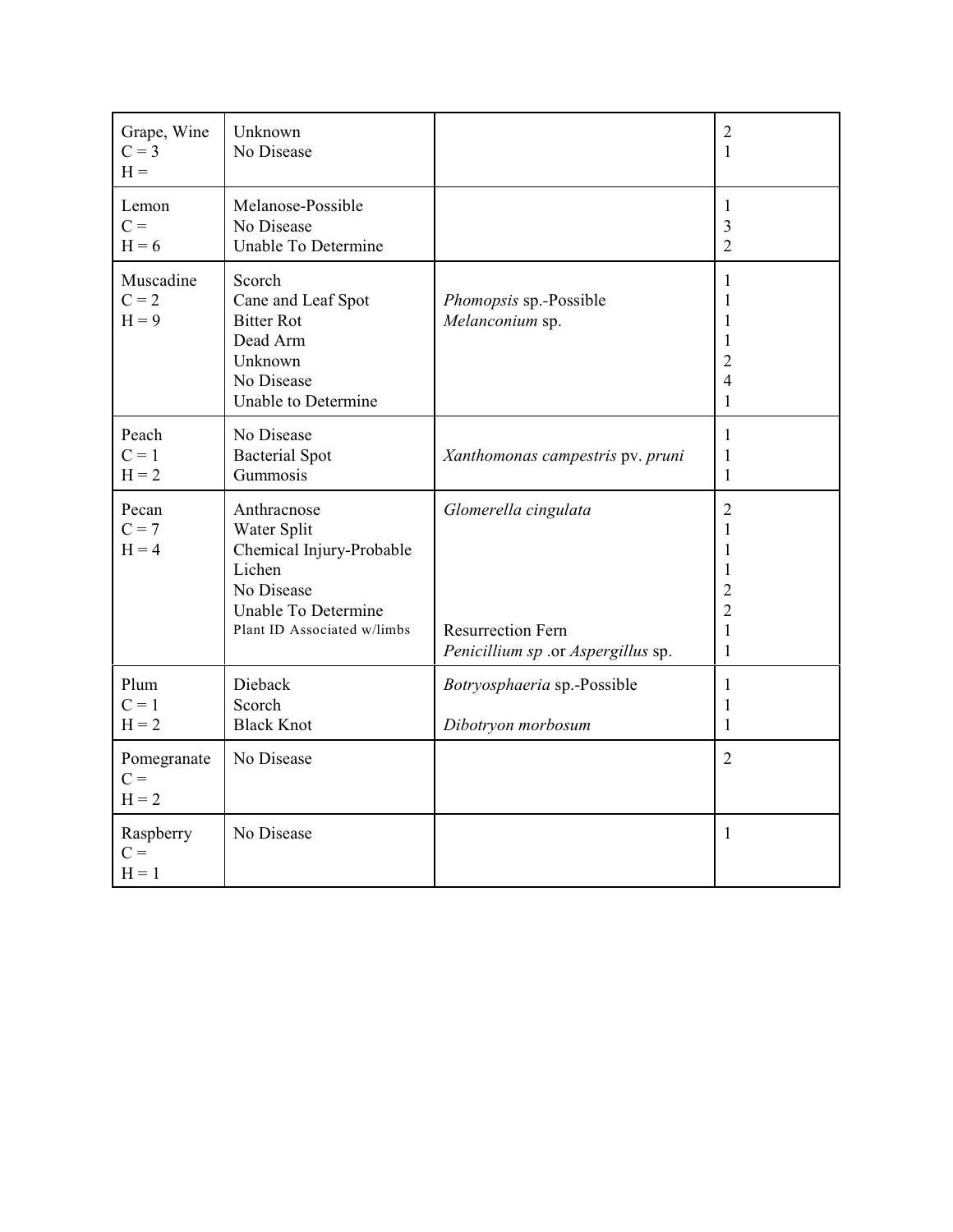| Strawberry | Root & Crown Rot          | Phytophthora sp. & Pythium sp. |  |
|------------|---------------------------|--------------------------------|--|
| $C = 19$   | Leaf Spot                 | Phomopsis sp.                  |  |
| $H =$      | Root Rot                  | Rhizoctonia sp.                |  |
|            | Leaf Blotch               |                                |  |
|            | White Mold                | Sclerotium rolfsii             |  |
|            | Leather Rot               | Phytophthora sp.               |  |
|            | Angular Leaf Spot         |                                |  |
|            | Environmental             | Cold damage                    |  |
|            | Unknown                   |                                |  |
|            | <b>Nutritional Issues</b> |                                |  |
|            | <b>Insect Damage</b>      |                                |  |
|            | Spray Injury              | Herbicide/other                |  |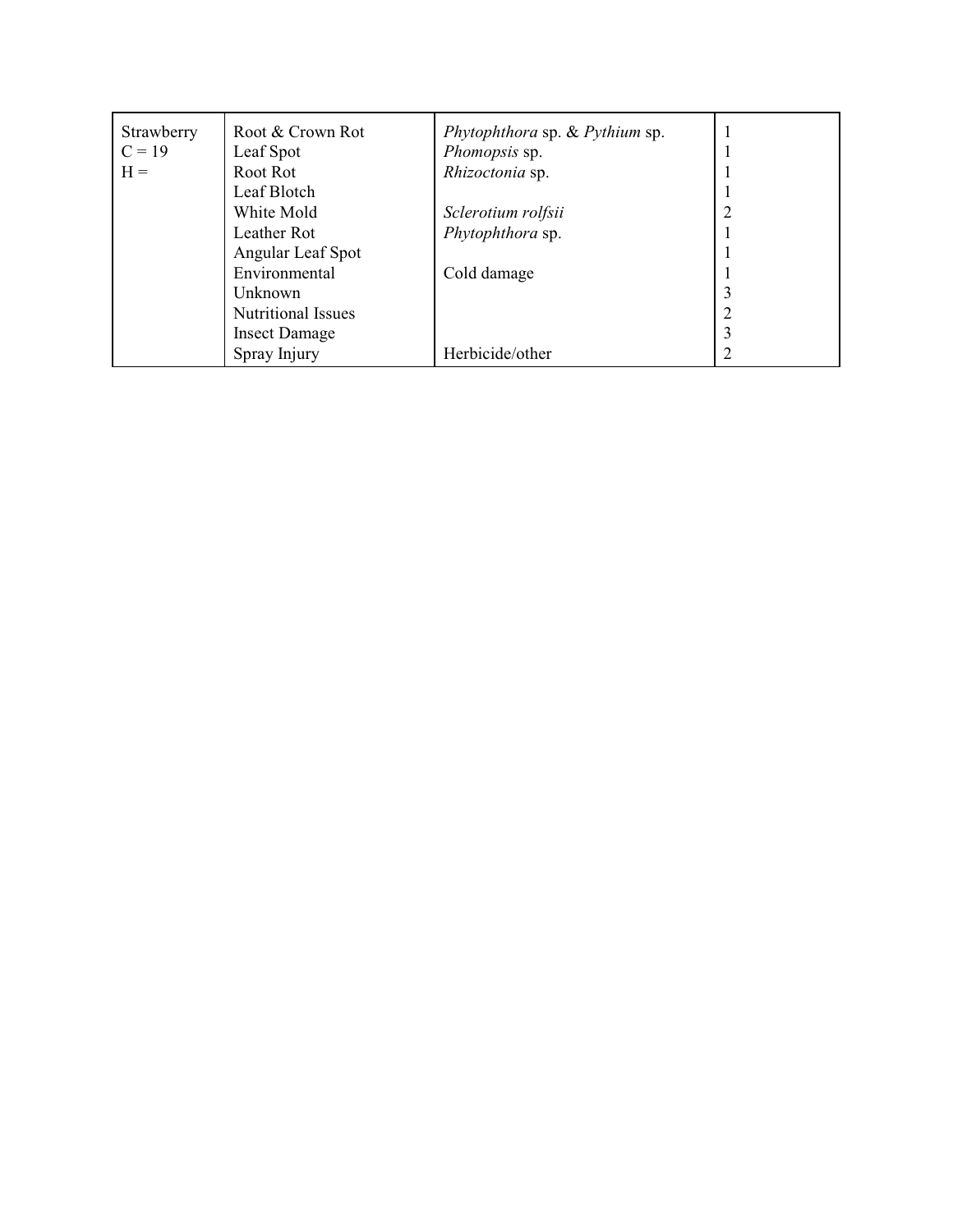### **HERBACEOUS ORNAMENTALS TOTAL DIAGNOSES: 140 {C = 102; H = 38}**

| <b>HOST</b>                               | <b>DISORDER/DISEASE</b>                                   | <b>CAUSAL ORGANISM</b>                            | # SAMPLES<br><b>AFFECTED</b> |
|-------------------------------------------|-----------------------------------------------------------|---------------------------------------------------|------------------------------|
| Amaryllis<br>$C = 1$<br>$H =$             | Red Blotch                                                | Stagnospora sp.                                   | $\mathbf{1}$                 |
| Argyranthemum<br>$C = 1$<br>$H =$         | Leaf Spot                                                 | Cercospora chrysanthemi                           | $\mathbf{1}$                 |
| Aspidistra<br>$C =$<br>$H = 1$            | Leaf Spot                                                 | <i>Fusarium</i> sp.-Possibly                      | $\mathbf{1}$                 |
| Banana Plant<br>$C =$<br>$H = 2$          | Root Rot<br>Unable To Determine                           | Pythium sp. & Phytophthora sp.                    | 1<br>1                       |
| Begonia<br>$C = 3$<br>$H =$               | Root Rot<br>No Disease                                    | Pythium sp. & Phytophthora sp.                    | 1<br>$\overline{2}$          |
| Canna<br>$C = 1$<br>$H =$                 | Root & Stem Rot                                           | Phytophthora sp.                                  | $\mathbf{1}$                 |
| Cabbage, Orn<br>$C = 1$<br>$H =$          | White Mold                                                | Sclerotinia sclerotiorum                          | $\mathbf{1}$                 |
| Cactus<br>$C =$<br>$H = 1$                | No Disease                                                |                                                   | 1                            |
| Cereus, Nightblooming<br>$C = 1$<br>$H =$ | No Disease                                                |                                                   | $\mathbf{1}$                 |
| Chrysanthemum<br>$C = 3$<br>$H =$         | Root & Crown Rot<br><b>Bacterial Soft Rot</b><br>Root Rot | <i>Fusarium</i> sp.<br>Erwinia sp.<br>Pythium sp. | 1<br>1<br>1                  |
| Clematis<br>$C =$<br>$H = 1$              | Leaf Spot                                                 | Fungal                                            | $\mathbf{1}$                 |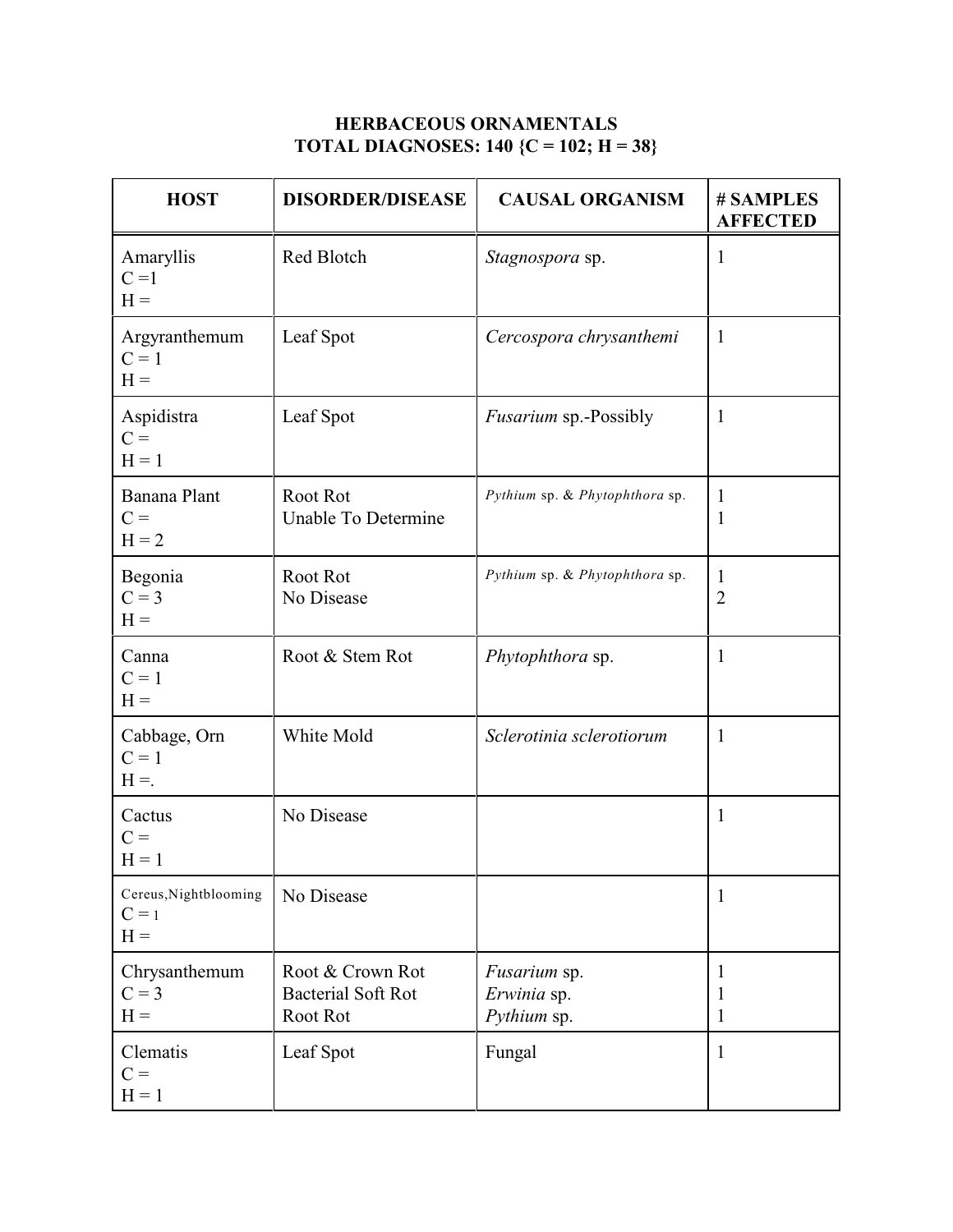| Cleome<br>$C = 1$<br>$H =$         | White Mold                                                                        | Sclerotinia sclerotiorum                                                                                         | $\mathbf{1}$                |
|------------------------------------|-----------------------------------------------------------------------------------|------------------------------------------------------------------------------------------------------------------|-----------------------------|
| Coleus<br>$C =$<br>$H = 2$         | Powdery Mildew<br>Web & Aerial Blight                                             | Oidium sp.<br>Rhizoctonia sp.                                                                                    | $\mathbf{1}$<br>1           |
| Daylily<br>$C = 2$<br>$H = 1$      | Daylily Leaf Streak<br>No Disease<br>Unknown                                      | Auerobasidium microstictum<br>Possibly Fungal/Viral                                                              | $\mathbf{1}$<br>1<br>1      |
| Daisy, Gerbera<br>$C = 2$<br>$H =$ | Powdery Mildew<br><b>Bloom Blight</b>                                             | Botrytis sp./Sclerotinia sp.                                                                                     | $\mathbf{1}$<br>1           |
| Dianthus<br>$C = 4$<br>$H = 1$     | Crown Rot<br><b>Black Root Rot</b><br>Leaf Spot<br>Root Rot Complex<br>No Disease | <i>Fusarium</i> sp.<br>Thielaviopsis sp.<br>Alternaria sp.<br>Pythium sp., Phytophthora sp. &<br>Rhizoctonia sp. | 1<br>1<br>1<br>1<br>1       |
| Dracena<br>$C =$<br>$H = 1$        | Leaf Spot                                                                         | Immature, Fungal Spot                                                                                            | 1                           |
| Echinacea<br>$C = 4$<br>$H =$      | <b>Stem Rot</b><br>Leaf Spot<br>No Disease                                        | Botrytis sp. & Rhizoctonia sp.<br>Alternaria solani<br>Oedema                                                    | 1<br>1<br>1<br>$\mathbf{1}$ |
| Eranthemum<br>$C = 1$<br>$H =$     | No Disease                                                                        |                                                                                                                  | $\mathbf{1}$                |
| Eupatorium<br>$C = 1$<br>$H =$     | No Disease                                                                        |                                                                                                                  | 1                           |
| Fern<br>$C =$<br>$H = 1$           | Unable To Determine                                                               |                                                                                                                  | $\mathbf{1}$                |
| Fig Leaf Fig<br>$C =$<br>$H = 1$   | Anthracnose                                                                       |                                                                                                                  | $\mathbf{1}$                |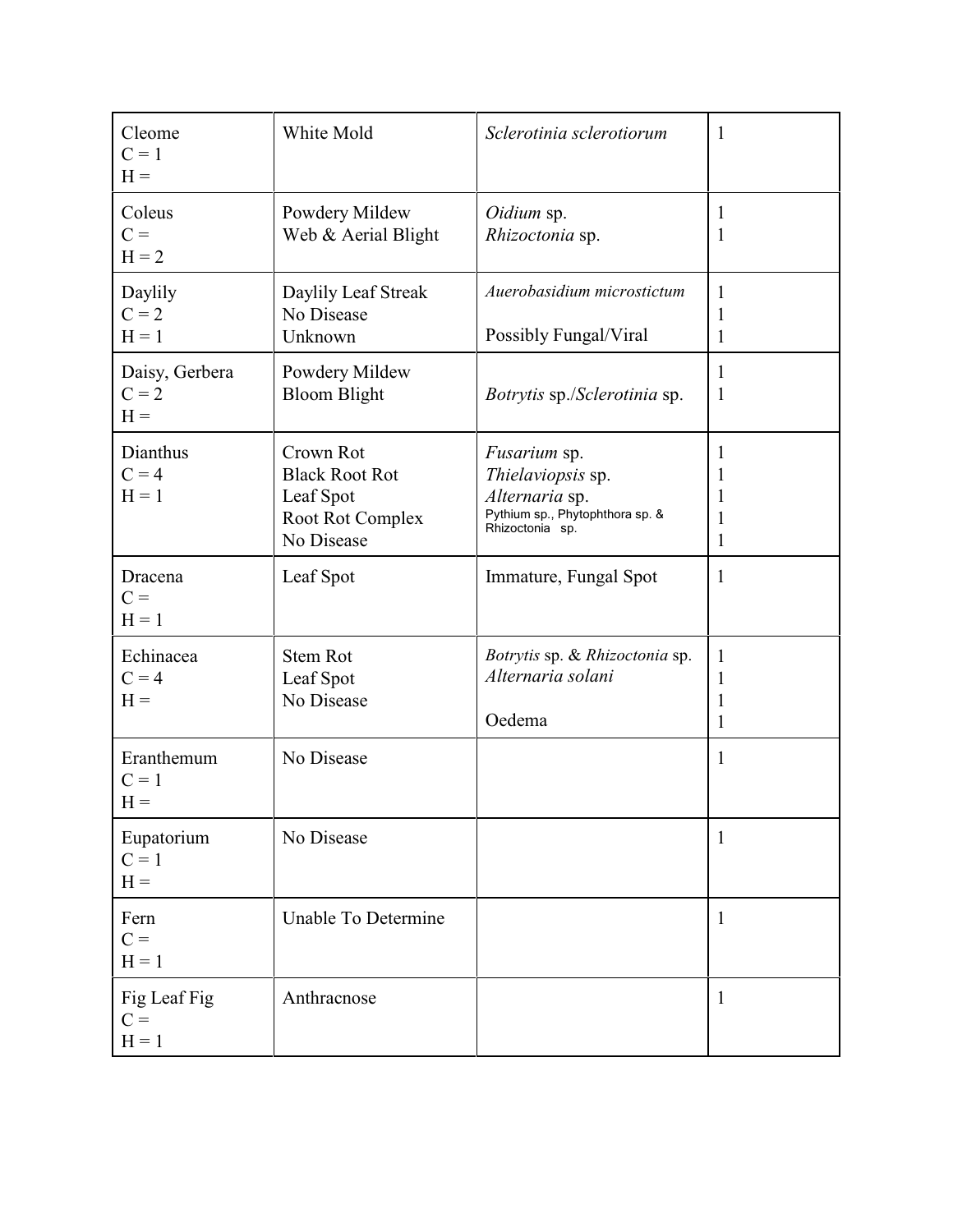| Fuchsia<br>$C = 1$<br>$H =$      | No Disease                                                                                                                  |                                                                                                                  | $\mathbf{1}$                                               |
|----------------------------------|-----------------------------------------------------------------------------------------------------------------------------|------------------------------------------------------------------------------------------------------------------|------------------------------------------------------------|
| Geranium<br>$C = 5$<br>$H =$     | Root Rot<br><b>Bacterial Blight</b><br><b>Black Leg</b><br>No Disease                                                       | Pythium sp. & Phytophthora sp.<br>Xanthomonas campestris pv.<br>pelargonii<br>Pythium sp.                        | 1<br>1<br>1<br>$\overline{2}$                              |
| Hollyhock<br>$C = 2$<br>$H = 1$  | Anthracnose<br>No Disease<br>Rust                                                                                           | Colletotrichum malvarum<br>Puccinia malvacearum                                                                  | 1<br>1<br>1                                                |
| Hosta<br>$C = 9$<br>$H = 2$      | Leaf Blight<br>Leaf Spot<br>Virus<br>No Disease                                                                             | Alternaria sp.<br>Cercospora sp.<br>Hosta virus X                                                                | 1<br>1<br>3<br>6                                           |
| Impatiens<br>$C = 4$<br>$H =$    | No Disease                                                                                                                  |                                                                                                                  | $\overline{4}$                                             |
| Indigofera<br>$C = 1$<br>$H =$   | No Disease                                                                                                                  |                                                                                                                  | 1                                                          |
| Iris<br>$C = 4$<br>$H = 4$       | Southern Blight<br>Leaf Spot<br>Root Rot<br>Slime Mold<br>Soft Rot, Bacterial<br><b>Secondary Anthracnose</b><br>No Disease | Sclerotium rolfsii<br>Heterosporium iridis<br>Pythium sp. & Rhizoctonia sp.<br>Erwinia sp.<br>Colletotrichum sp. | 1<br>1<br>1<br>1<br>2<br>$\perp$                           |
| <b>Ivy</b><br>$C = 3$<br>$H = 4$ | Anthracnose<br>Leaf Spot<br>Root Rot<br>No Disease<br><b>Cultural Issues</b>                                                | Colletotrichum sp.<br><b>Bacterial</b><br>Pythium sp.<br>Over Watering                                           | $\overline{2}$<br>1<br>$\overline{2}$<br>$\mathbf{1}$<br>1 |
| Kalanchoe<br>$C = 2$<br>$H =$    | Powdery Mildew<br>No Disease                                                                                                |                                                                                                                  | $\mathbf{1}$<br>1                                          |
| Leucanthemum<br>$C = 1$<br>$H =$ | No Disease                                                                                                                  |                                                                                                                  | $\mathbf{1}$                                               |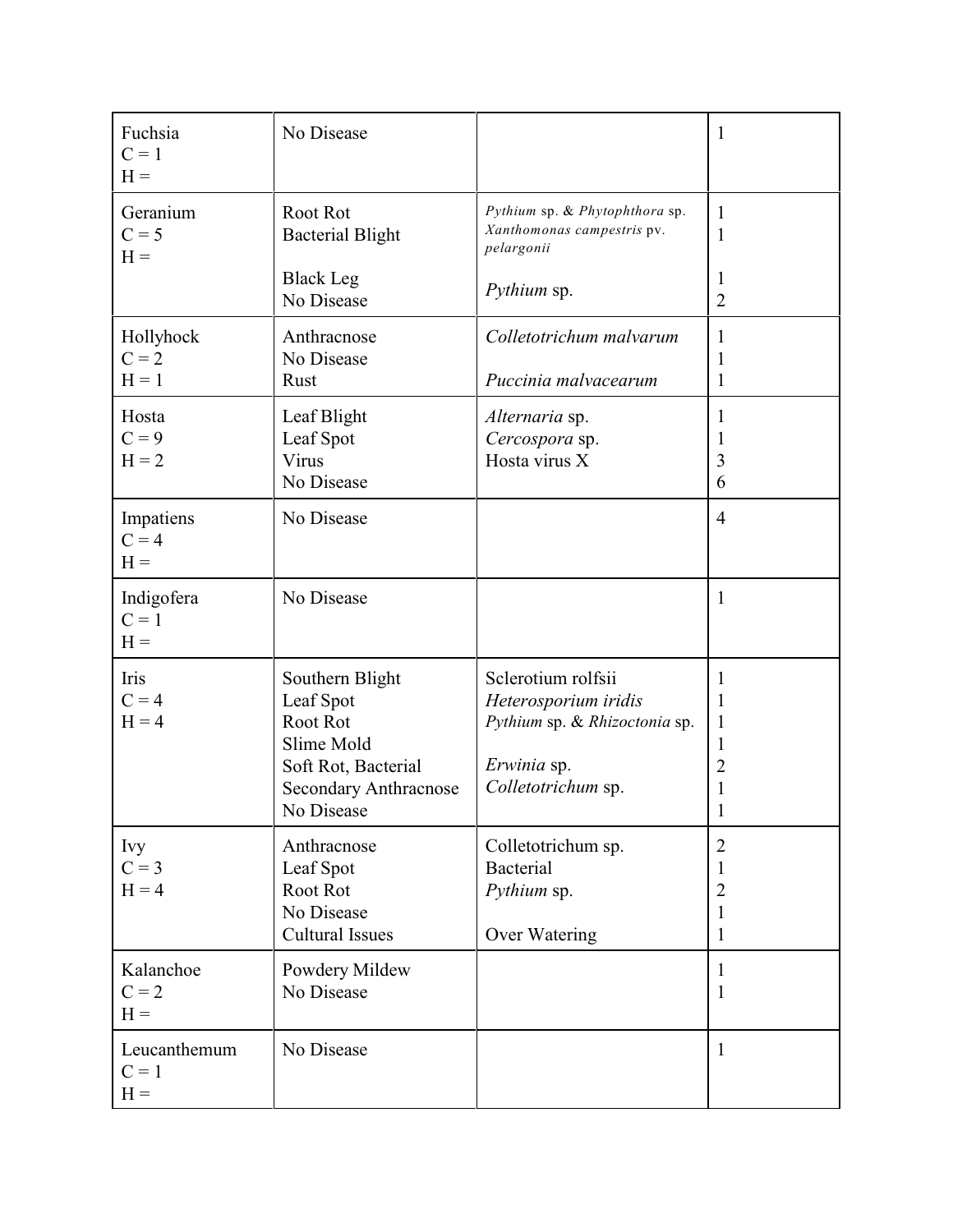| Liriope<br>$C = 3$<br>$H = 2$   | Root & Crown Rot<br>No Disease                                                              | Phytophthora sp.                        | 1<br>$\overline{4}$                                            |
|---------------------------------|---------------------------------------------------------------------------------------------|-----------------------------------------|----------------------------------------------------------------|
| Miscanthus<br>$C = 1$<br>$H =$  | No Disease                                                                                  |                                         | $\mathbf{1}$                                                   |
| Mondo Grass<br>$C = 3$<br>$H =$ | Anthracnose<br>Crown Rot                                                                    | Colletotrichum sp.<br>Rhizoctonia sp.   | $\overline{2}$<br>$\mathbf{1}$                                 |
| Oxalis<br>$C =$<br>$H = 1$      | Rust                                                                                        | Puccinia sorghi                         | $\mathbf{1}$                                                   |
| Orchid<br>$C = 2$<br>$H = 3$    | Virus<br>Virus<br>Wood Rotting Fungi<br>No Disease<br>Unknown                               | Cymbidium mosaic<br>Tomato spotted wilt | 1<br>1<br>1<br>1<br>$\mathbf{1}$                               |
| Pachysandra<br>$C = 6$<br>$H =$ | Roots<br>Blight<br>No Disease                                                               | Coenocytic hyphae<br>Volutella sp.      | 1<br>4<br>1                                                    |
| Pansy<br>$C = 8$<br>$H =$       | Root Rot<br><b>Black Root Rot</b><br>Root Rot<br>Environmental/Nutritional<br><b>Stress</b> | Pythium sp. & Phytophthora sp.          | $\mathbf{2}$<br>$\mathfrak{Z}$<br>$\mathbf{2}$<br>$\mathbf{1}$ |
| Penstemon<br>$C = 2$<br>$H =$   | Root Rot<br>No Disease                                                                      | Pythium sp. & Phytophthora sp.          | 1<br>1                                                         |
| Peony<br>$C = 2$<br>$H =$       | Root Rot<br>No Disease                                                                      | Pythium sp.                             | $\mathbf{1}$<br>$\mathbf{1}$                                   |
| Petunia<br>$C = 1$<br>$H =$     | No Disease                                                                                  |                                         | $\mathbf{1}$                                                   |
| Phlox<br>$C = 3$<br>$H =$       | Root Rot<br><b>Black Root Rot</b>                                                           | Pythium sp.<br>Thielaviopsis sp.        | $\overline{2}$<br>$\mathbf{1}$                                 |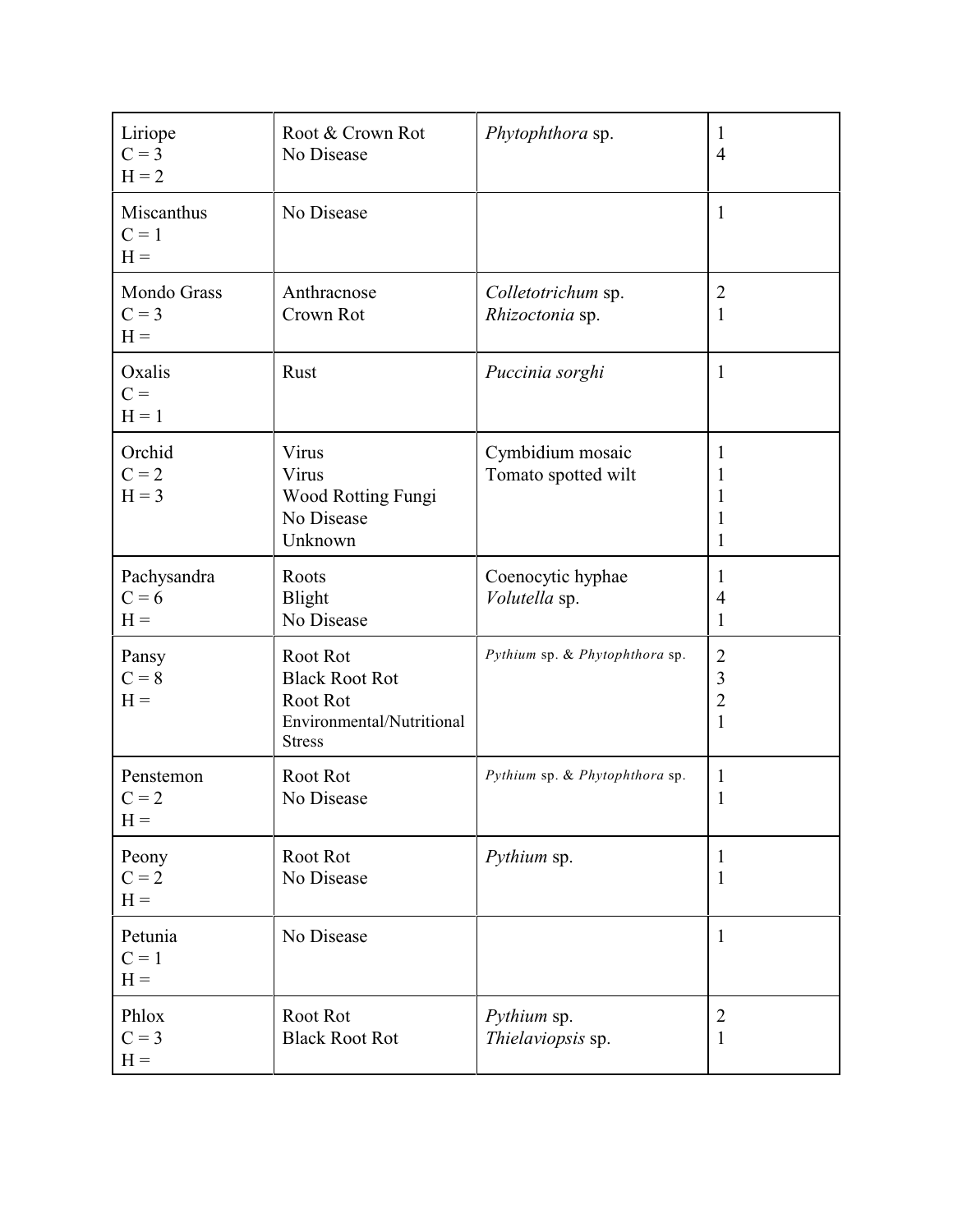| Plumbago<br>$C = 1$<br>$H =$        | No Disease                                                                                                     |                                                                                                 | $\mathbf{1}$               |
|-------------------------------------|----------------------------------------------------------------------------------------------------------------|-------------------------------------------------------------------------------------------------|----------------------------|
| Poinsettia<br>$C = 1$<br>$H =$      | No Disease                                                                                                     |                                                                                                 | $\mathbf{1}$               |
| Rudbeckia<br>$C =$<br>$H = 1$       | No Disease                                                                                                     |                                                                                                 | $\mathbf 1$                |
| Scabiosa<br>$C = 1$<br>$H =$        | Crown Rot                                                                                                      | Sclerotinia sclerotiorum                                                                        | $\mathbf{1}$               |
| Snapdragon<br>$C =$<br>$H =$        | Rust                                                                                                           | Puccinia antirrhini                                                                             | 1                          |
| Succulent<br>$C = 1$<br>$H =$       | No Disease                                                                                                     |                                                                                                 | $\mathbf{1}$               |
| Thrift<br>$C = 1$<br>$H =$          | <b>TDTD</b>                                                                                                    |                                                                                                 | $\mathbf{1}$               |
| Verbena<br>$C = 3$<br>$H =$         | <b>Black Root Rot</b><br>Crown Rot<br>No Disease                                                               | Thielaviopsis basicola<br>Rhizoctonia sp.                                                       | 1<br>1<br>1                |
| Veronica<br>$C = 2$<br>$H =$        | Crown Rot<br>Downy Mildew                                                                                      | Phytophthora sp.<br>Peronospora grisea                                                          | 1<br>1                     |
| Vinca<br>$C = 1$<br>$H = 5$         | White Mold<br>Stem, Petiole , Leaf Blight<br><b>Aerial Blight</b><br>Root Rot<br>Nematode Damage<br>No Disease | Sclerotinia sclerotiorum<br>Phytophthora sp.<br>Phytophthora sp.<br>Rhizoctonia sp.<br>Possible | 1<br>1<br>1<br>1<br>1<br>1 |
| Violet, African<br>$C =$<br>$H = 3$ | Leaf Spot<br><b>Cultural Issues</b><br>Virus                                                                   | Cold Water<br><b>INSV-Possible</b>                                                              | 1<br>1<br>1                |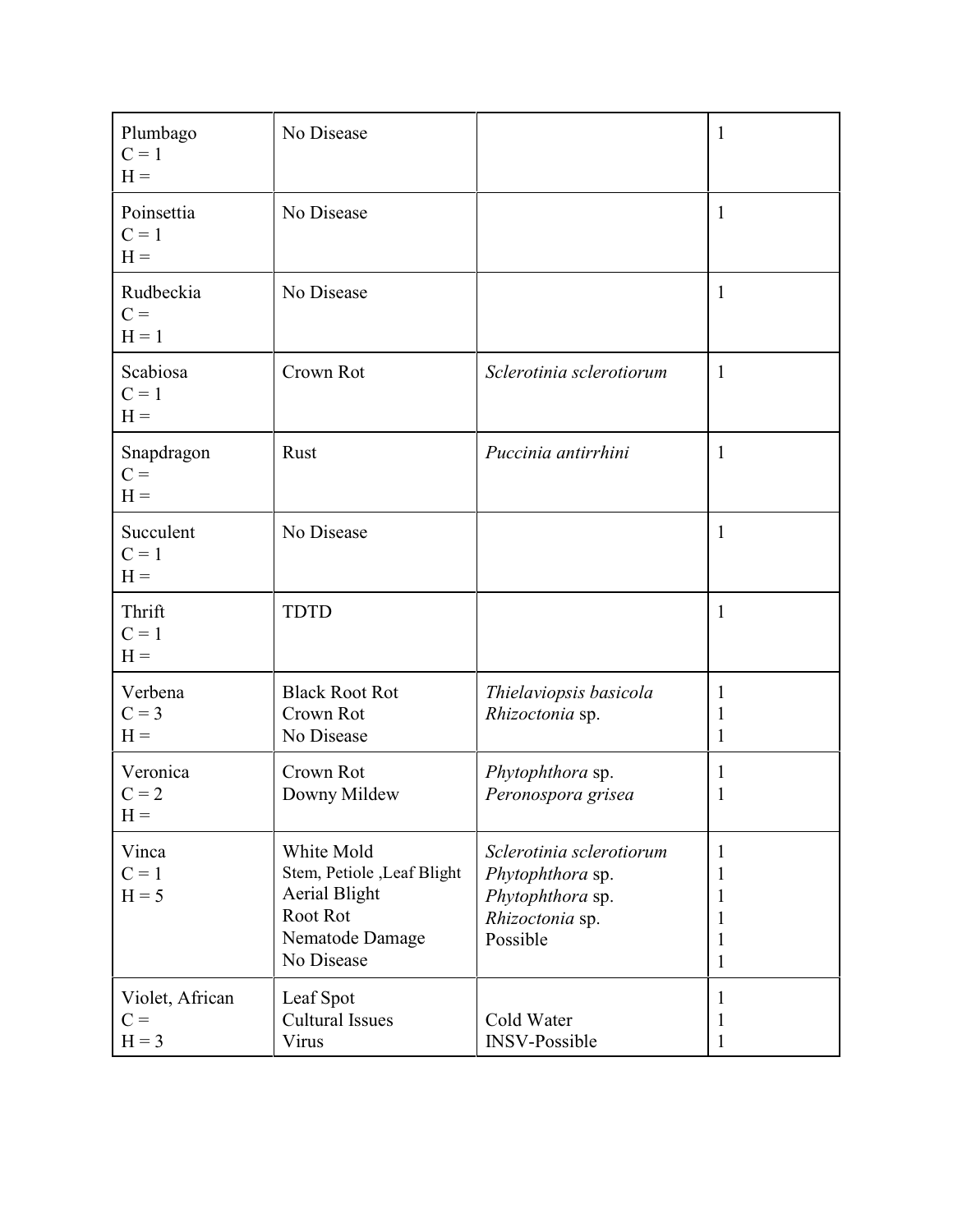| Water Lily | No Disease |  |
|------------|------------|--|
| $\Gamma =$ |            |  |
| $H =$      |            |  |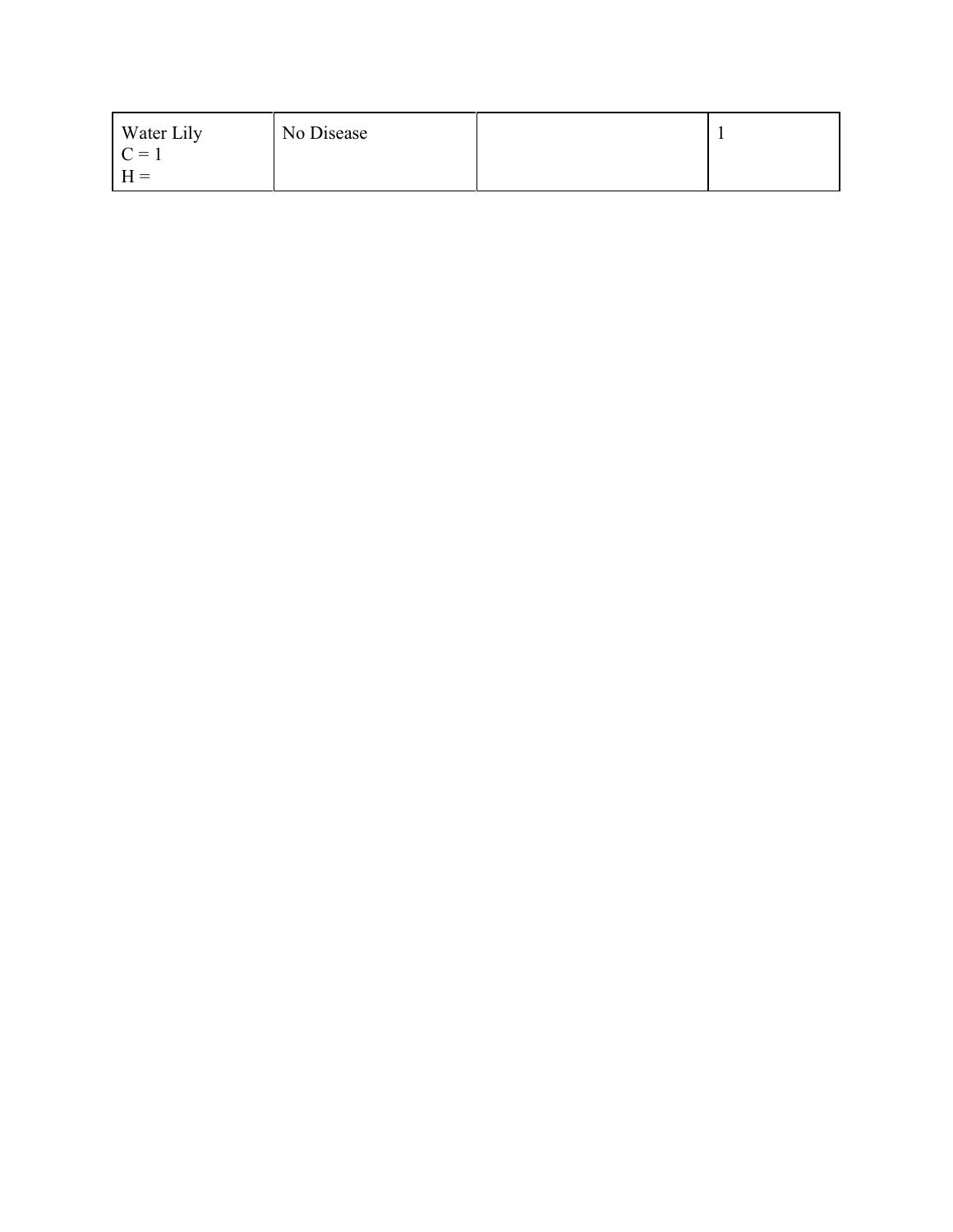| <b>HOST</b>                       | <b>DISEASE/DISORDER</b>                                        | <b>CAUSAL ORGANISM</b>                          | # SAMPLES<br><b>AFFECTED</b>           |
|-----------------------------------|----------------------------------------------------------------|-------------------------------------------------|----------------------------------------|
| Aralia<br>$C =$<br>$H = 1$        | Anthracnose                                                    | Possible                                        | $\mathbf{1}$                           |
| Banana<br>$C = 1$<br>$H =$        | No Disease                                                     |                                                 | $\mathbf{1}$                           |
| Buckeye<br>$C =$<br>$H = 1$       | <b>LSREP</b>                                                   | Physiological Scorch                            | $\mathbf{1}$                           |
| Catalpa<br>$C =$<br>$H = 1$       | Leaf Spot-Fungal                                               | Likely                                          | $\mathbf{1}$                           |
| Cedar, Red<br>$C = 2$<br>$H =$    | Needle Blight<br>No Disease                                    | Cercosporidium sp.                              | $\mathbf{1}$<br>1                      |
| Cedar/Juniper<br>$C =$<br>$H = 2$ | Unknown                                                        | Pestalotia sp. or Seiridium sp.                 | $\mathbf{1}$<br>1                      |
| Cephalotaxus<br>$C = 1$<br>$H =$  | Root Rot                                                       | Pythium sp. Phytophthora sp.<br>Rhizoctonia sp. | $\mathbf{1}$                           |
| Chamaecypris<br>$C =$<br>$H = 1$  | No Disease                                                     |                                                 | 1                                      |
| Cherry<br>$C =$<br>$H = 4$        | Shot Hole<br><b>LSREP</b><br>No Disease<br>Unable To Determine | Most likely environ. stress                     | $\mathbf{1}$<br>1<br>$\mathbf{1}$<br>1 |
| Conifer<br>$C =$<br>$H = 1$       | No Disease                                                     |                                                 | $\mathbf{1}$                           |

**TREES TOTAL DIAGNOSES: 181 {C = 71; H = 110}**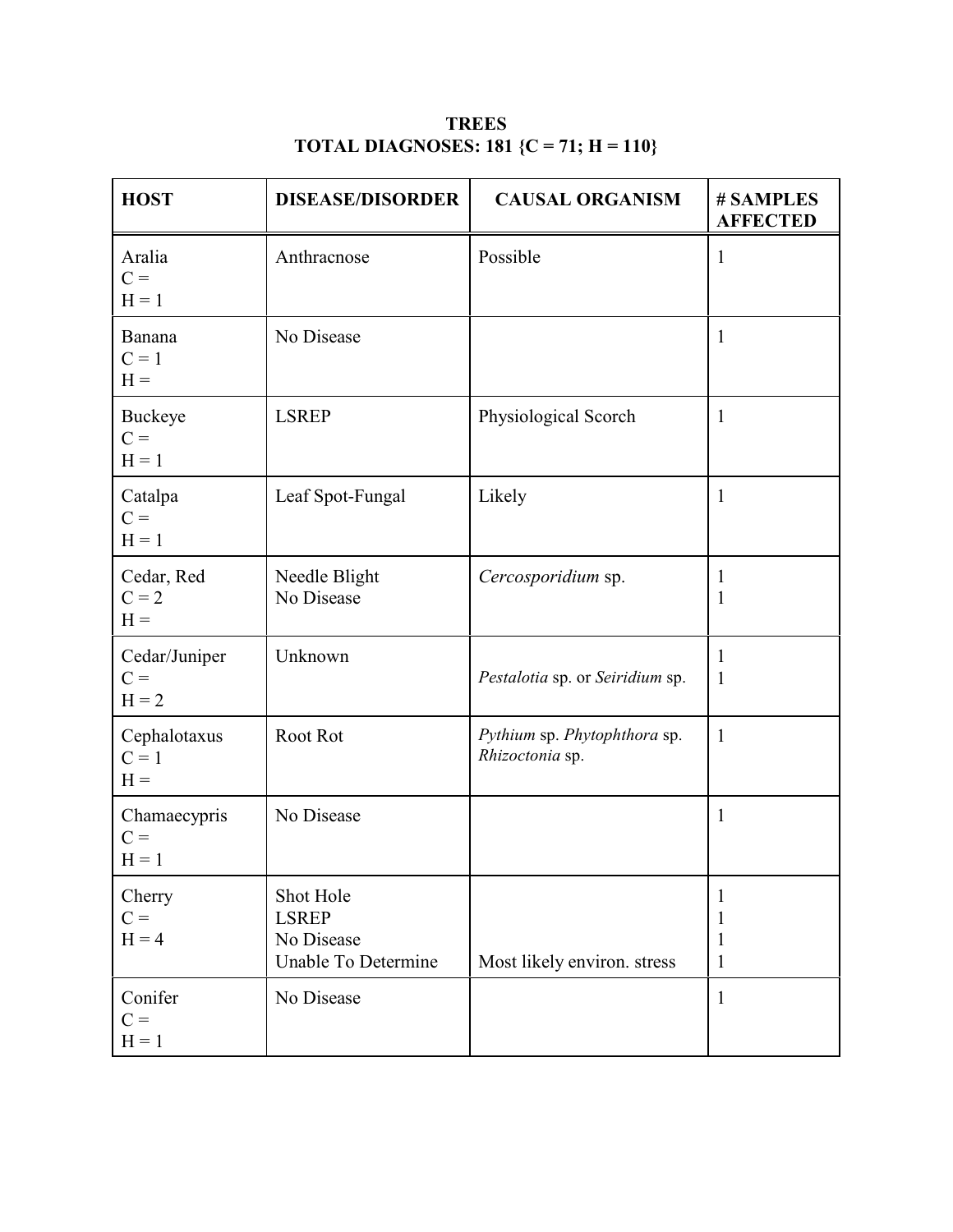| Crabapple<br>$C =$<br>$H = 1$            | Rust                                                                                                                                   | Gymnosporangium sp.                                                                                                                        | $\mathbf{1}$                                                                                                 |
|------------------------------------------|----------------------------------------------------------------------------------------------------------------------------------------|--------------------------------------------------------------------------------------------------------------------------------------------|--------------------------------------------------------------------------------------------------------------|
| Crepe Myrtle<br>$C = 2$<br>$H = 1$       | Sooty Mold<br>No Disease<br>Lichens                                                                                                    |                                                                                                                                            | $\mathbf{1}$<br>1<br>1                                                                                       |
| Cryptomeria<br>$C = 11$<br>$H = 4$       | Root Rot<br>No Disease<br><b>Unable To Determine</b>                                                                                   | Phytophthora sp.                                                                                                                           | $\overline{2}$<br>12<br>1                                                                                    |
| Cupressus<br>$C = 1$<br>$H =$            | Unable to Diagnose                                                                                                                     |                                                                                                                                            | $\mathbf{1}$                                                                                                 |
| Cypress<br>$C = 1$<br>$H =$              | No Disease                                                                                                                             |                                                                                                                                            | 1                                                                                                            |
| Cypress, Arizona<br>$C =$<br>$H = 1$     | Needle Blight                                                                                                                          | Cercosporidium sp.                                                                                                                         | $\mathbf{1}$                                                                                                 |
| Cypress, Leyland<br>$C = 18$<br>$H = 10$ | Needle Blight<br>Root Rot<br>Tip Dieback<br>Canker<br><b>Insect Infestation</b><br>No Disease<br><b>LSREP</b><br>Tip Blight<br>Unknown | Cercosporidium sp.<br>Phytophthora sp.<br>Pestalotia sp.<br>Seiridium sp.<br>Scale, Mites<br>Pestalotia sp.<br>Cultural<br>Sphaeropsis sp. | $\mathfrak{Z}$<br>1<br>1<br>$\overline{4}$<br>$\overline{2}$<br>12<br>$\mathbf{1}$<br>2<br>1<br>$\mathbf{I}$ |
| Dogwood<br>$C = 3$<br>$H = 5$            | Root Rot<br><b>Foliage Diagnosis</b><br>Leaf Spot<br>No Disease<br>Herbicide Damage<br>Leaf Scorch                                     | Pythium sp. Phytophthora sp.<br>Rhizoctonia sp.<br>Botrytis sp.<br>Macrophoma sp.<br>Possible                                              | $\mathbf{1}$<br>1<br>1<br>3<br>1<br>1                                                                        |
| Elliotia<br>$C = 1$<br>$H =$             | Root Rot                                                                                                                               | Pythium sp. & Phytophthora sp.                                                                                                             | $\mathbf{1}$                                                                                                 |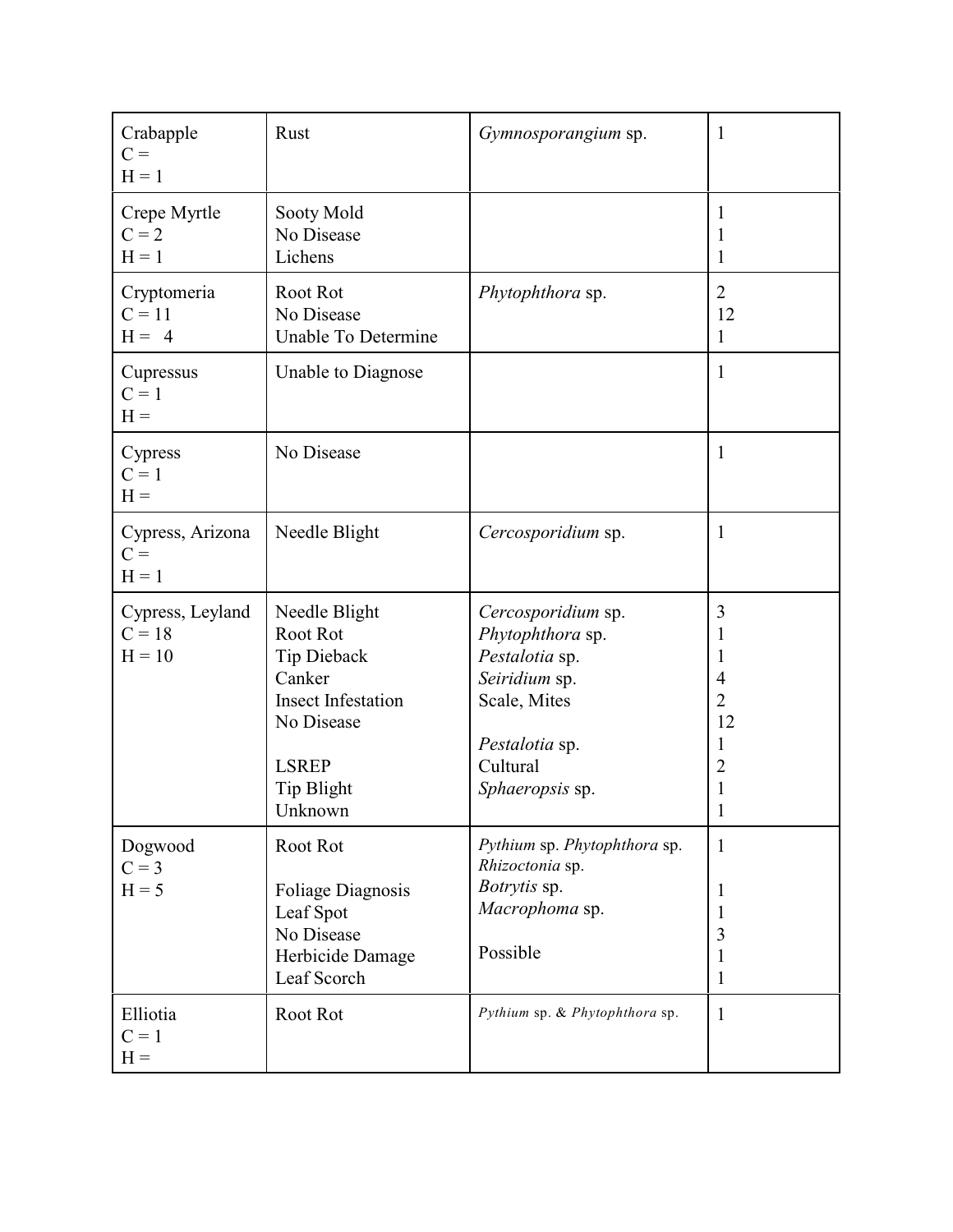| Elm<br>$C =$<br>$H = 2$         | <b>Stem Canker</b><br><b>Secondary Bot Canker</b><br>No Disease<br>Powdery Mildew                                                                                  | <i>Fusarium</i> sp.<br>Fusicoccum sp.                                                                                                                   | $\mathbf{1}$<br>$\overline{4}$<br>1                                      |
|---------------------------------|--------------------------------------------------------------------------------------------------------------------------------------------------------------------|---------------------------------------------------------------------------------------------------------------------------------------------------------|--------------------------------------------------------------------------|
| Gingko<br>$C =$<br>$H = 1$      | Stress-Likely                                                                                                                                                      | Cultural +/or Environmental                                                                                                                             | 1                                                                        |
| Hickory<br>$C =$<br>$H = 1$     | Wood Rot                                                                                                                                                           |                                                                                                                                                         | $\mathbf{1}$                                                             |
| Loquat<br>$C = 1$<br>$H =$      | Leaf Spot                                                                                                                                                          | Monochaetia sp.                                                                                                                                         | 1                                                                        |
| Magnolia<br>$C = 5$<br>$H = 13$ | Root Rot<br>Canker<br>Sooty Mold<br>No Disease<br><b>LSREP</b><br><b>TDTD</b><br>Unknown<br>Fungal Leaf Spot<br><b>Artillery Fungus</b><br>Unable To Determine     | Phytophthora sp.<br>Phomopsis sp.<br>Resubmit<br>?Environmental Issues<br>Sphaerobolus sp.<br>Possibly a Fungal Leaf Spot                               | 1<br>1<br>$\overline{2}$<br>5<br>$\overline{4}$<br>1<br>1<br>1<br>1<br>1 |
| Maple<br>$C = 4$<br>$H = 16$    | Leaf Spot/Burn<br>Secondary Organism<br>No Disease<br>No Disease-Insect Damage<br>Canker<br>Anthracnose<br><b>LSREP</b><br>Herbicide Damage<br>Unknown<br>Mushroom | Phyllosticta sp.<br>Pestalotia sp.<br><b>Tree Cricket Damage</b><br><i>Fusicoccum</i> sp.<br>Possible<br>Cultural<br>Possible<br>Old Wounds<br>Polypore | 6<br>1<br>3<br>1<br>1<br>$\overline{2}$<br>3<br>1<br>1<br>1              |
| Michelia<br>$C = 2$<br>$H =$    | Root Rot<br>No Disease                                                                                                                                             | Pythium sp.                                                                                                                                             | 1<br>1                                                                   |
| Myrtle<br>$C = 1$<br>$H =$      | No Disease                                                                                                                                                         |                                                                                                                                                         | $\mathbf{1}$                                                             |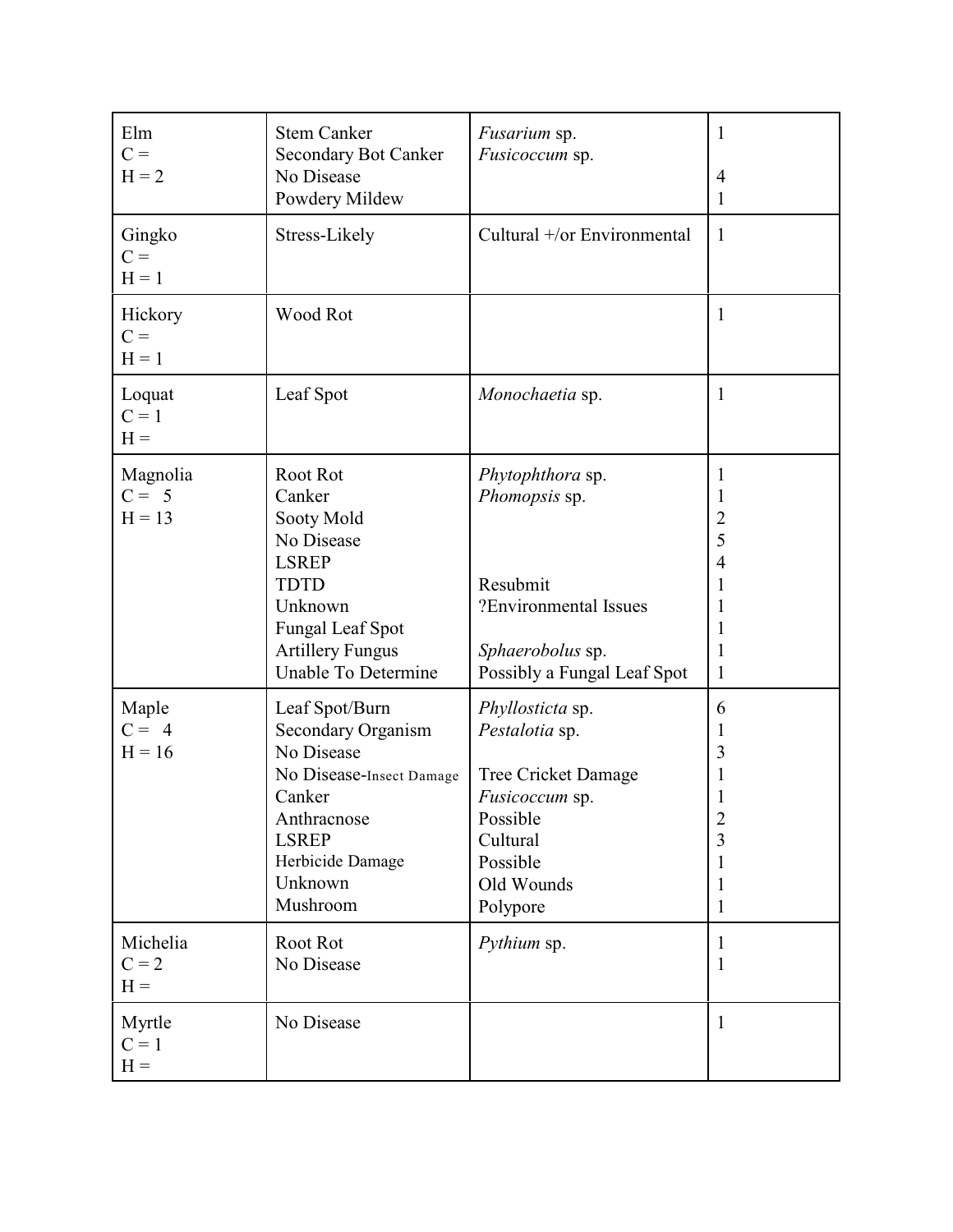| Oak<br>$C = 3$<br>$H = 8$    | Powdery Mildew<br>Rust<br>No Disease<br>Root & Butt Rot<br>Oak Leaf Blister<br>Algal Leaf Spot<br>Canker<br><b>Insect Damage</b> | Phyllactinia sp.<br>Cronartium quercuum<br>f.sp.fusiforme<br>Ganoderma sp.<br>Taphrina deformans<br>Cephaleuros virescens<br>Hypoxylon sp. | 1<br>1<br>$\overline{4}$<br>1<br>1<br>1<br>1<br>$\mathbf{1}$           |
|------------------------------|----------------------------------------------------------------------------------------------------------------------------------|--------------------------------------------------------------------------------------------------------------------------------------------|------------------------------------------------------------------------|
| Palm<br>$C = 5$<br>$H = 3$   | <b>Bud Rot</b><br>Crown & Bud Rot<br>Leaf Spot<br>Leaf Spot<br><b>False Smut</b><br>No Disease<br>Unable To Determine            | Phytophthora sp.<br>Fusarium sp.<br>Drechslera sp.<br>Pestalotiopsis sp.<br>Graphiola sp.                                                  | 1<br>1<br>1<br>1<br>1<br>$\overline{2}$<br>$\mathbf{1}$                |
| Pear<br>$C = 2$<br>$H = 12$  | Leaf Spot<br><b>Secondary Organism</b><br>Fire Blight<br>No Disease<br>Spray Injury<br>Unable To Determine<br>Unknown            | Entomosporium sp.<br>Phoma sp.<br>Erwinia amylovora<br>Possible-Herbicide                                                                  | 1<br>1<br>$\overline{4}$<br>$\overline{4}$<br>1<br>1<br>$\overline{2}$ |
| Photinia<br>$C =$<br>$H = 2$ | Chemical Injury<br>Unable To Determine                                                                                           | Possible                                                                                                                                   | $\mathbf{1}$<br>$\mathbf{1}$                                           |
| Pine<br>$C = 2$<br>$H = 4$   | Root Rot<br>No Disease<br><b>LSREP</b><br>Slime Mold<br><b>Fungal Heart Rot</b>                                                  | Annosum sp.<br>Site Issue                                                                                                                  | 1<br>$\overline{2}$<br>1<br>1                                          |
| Plum<br>$C = 1$<br>$H =$     | No Disease                                                                                                                       |                                                                                                                                            | $\mathbf{1}$                                                           |
| Poplar<br>$C = 1$<br>$H =$   | No Disease                                                                                                                       |                                                                                                                                            | $\mathbf{1}$                                                           |
| Redbud<br>$C = 1$<br>$H =$   | No Disease                                                                                                                       |                                                                                                                                            | $\mathbf{1}$                                                           |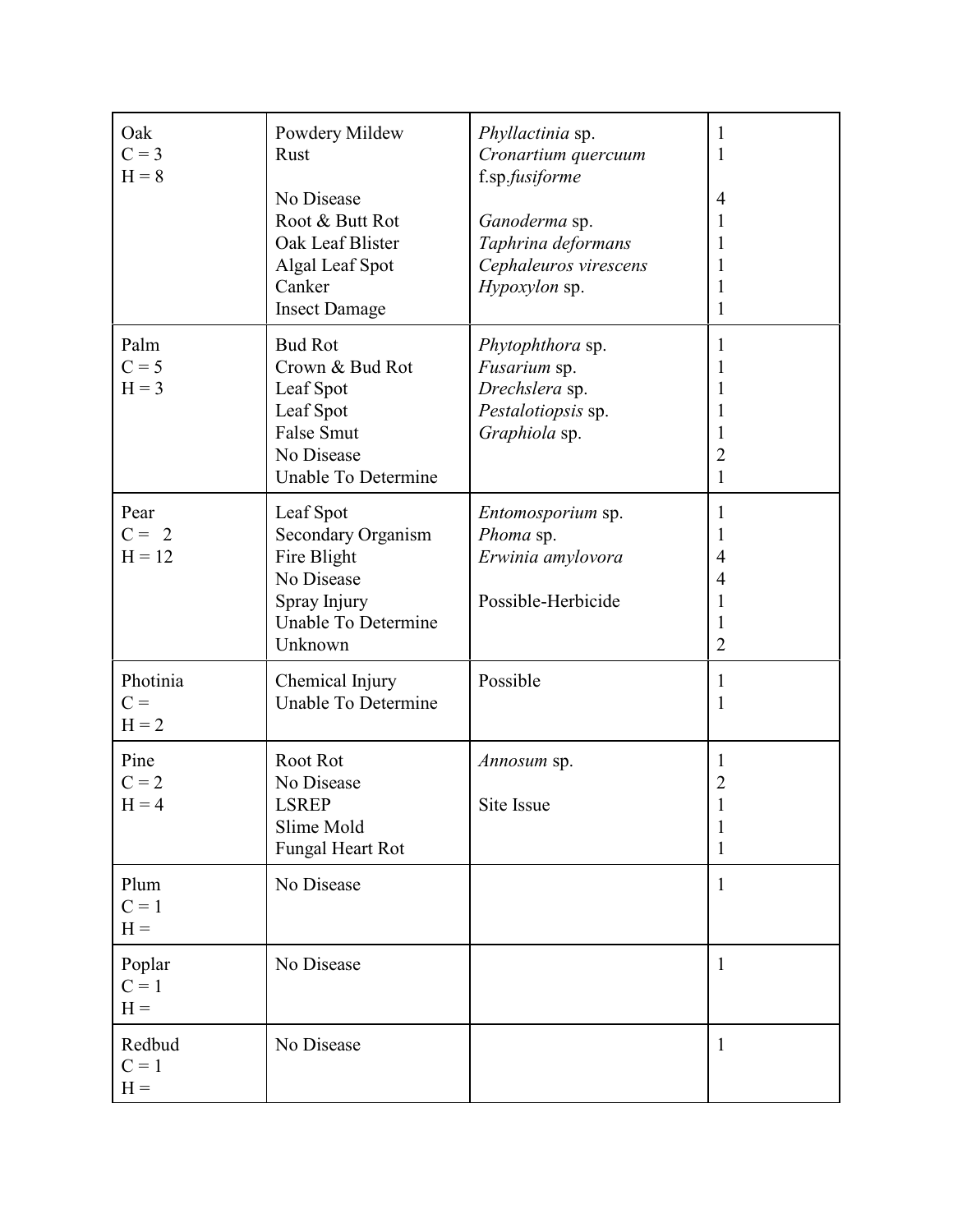| Spruce<br>$C =$<br>$H = 1$  | <b>LSREP</b>                                                                | Environmental - Drought                        | $\mathbf{1}$                 |
|-----------------------------|-----------------------------------------------------------------------------|------------------------------------------------|------------------------------|
| Thuja<br>$C = 1$<br>$H =$   | Root Rot                                                                    | Phytophthora sp.                               | $\mathbf{1}$                 |
| Unknown<br>$C =$<br>$H = 7$ | <b>Compound Stresses</b><br>Old Wound<br>Sooty Mold<br>Leaf Spot<br>Unknown | Cultural/Environmental<br>Phyllosticta sp.     | 3<br>1<br>1<br>1<br>1        |
| Weigela<br>$C =$<br>$H = 1$ | No Disease                                                                  |                                                | 1                            |
| Willow<br>$C =$<br>$H = 4$  | Leaf Spot<br><b>LSREP</b><br>No Disease<br><b>Compound Stresses</b>         | Possibly-Fungal<br>Cultural +/or Environmental | 1<br>$\mathbf{1}$<br>1<br>1  |
| Yew<br>$C =$<br>$H = 2$     | <b>Insufficient Sample</b><br>No Disease                                    |                                                | $\mathbf{1}$<br>$\mathbf{1}$ |
| Zelkova<br>$C = 1$<br>$H =$ | No Disease                                                                  |                                                | $\mathbf{1}$                 |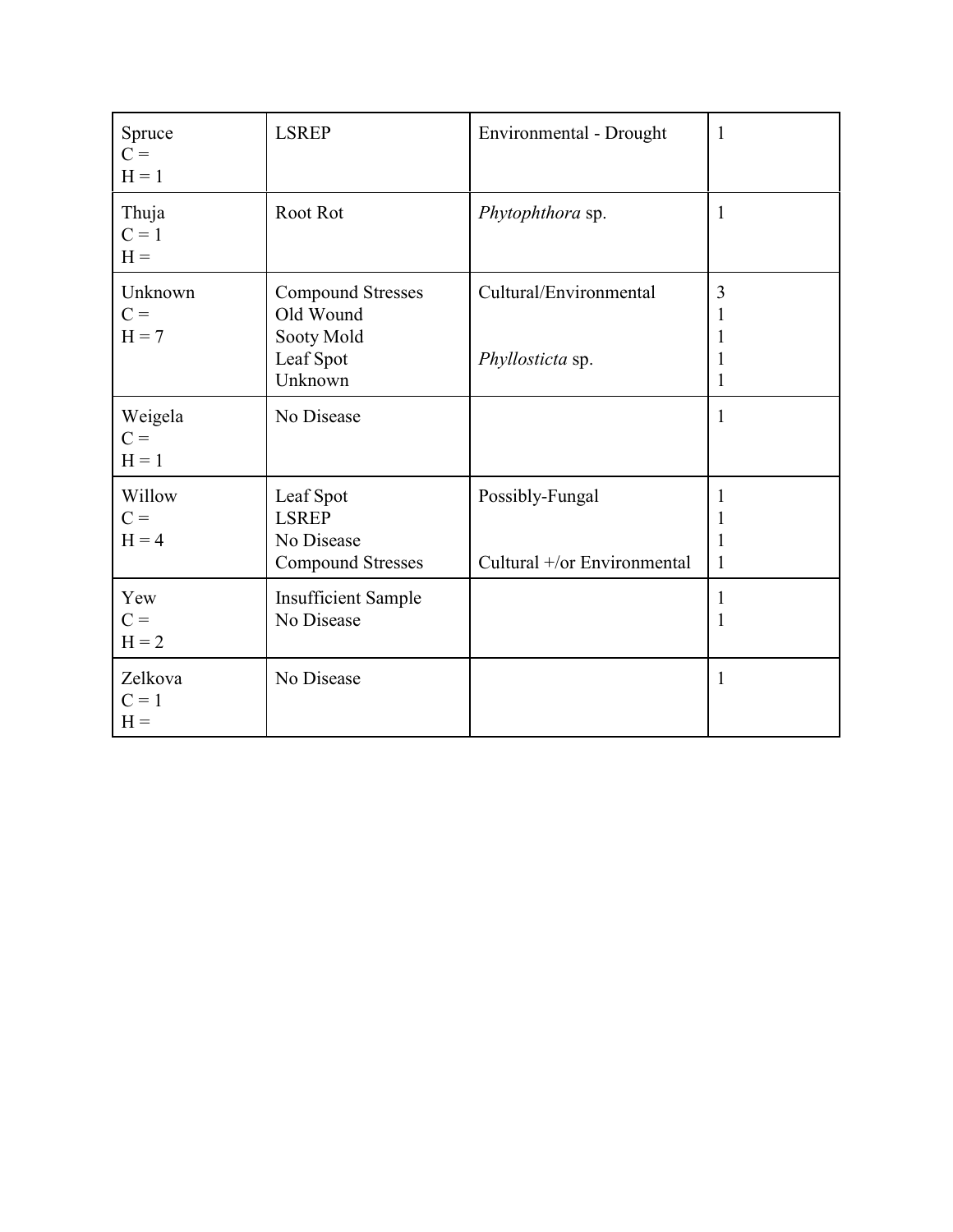| <b>HOST</b>                            | <b>DISEASE/DISORDER</b>                                                                                                                                                                         | <b>CAUSAL ORGANISM</b>                                                                                                                                                                                                     | # SAMPLES<br><b>AFFECTED</b>                                                                                                                                   |
|----------------------------------------|-------------------------------------------------------------------------------------------------------------------------------------------------------------------------------------------------|----------------------------------------------------------------------------------------------------------------------------------------------------------------------------------------------------------------------------|----------------------------------------------------------------------------------------------------------------------------------------------------------------|
| <b>Bentgrass</b><br>$C = 101$<br>$H =$ | Anthracnose<br>Nematode Damage<br><b>Cultural Issues</b><br><b>Sulfide Accumulation</b><br>Undetermined<br>Algae<br><b>Yellow Spot</b><br>Cianobacteria<br>Rust<br>No Disease                   | Colletotrichum sp.<br>Pythium sp.<br>Rhizoctonia sp.<br>Suspect/Send for Analysis<br>Thatch, Water, Environmental<br>Possibly Rhizoctonia sp.<br>Basidiomycete                                                             | 22<br>40<br>6<br>12<br>8<br>$\overline{c}$<br>1<br>$\mathbf{1}$<br>1<br>$\overline{2}$<br>$\mathbf 1$<br>1<br>$\overline{4}$                                   |
| Bermuda<br>$C = 128$<br>$H = 34$       | Take-all<br>Large Patch<br>Slime Mold<br>Fairy Ring<br><b>ETRI</b><br>No Disease<br><b>Cultural Issues</b><br><b>Insect Damage</b><br><b>TDTD</b><br>Unable To Determine<br>Unknown<br>Resubmit | Gaeumannomyces graminis-graminis<br>Rhizoctonia sp.<br><i>Physarum</i> sp. or Other<br>Clamp Fungi<br>Thatch, Compacted Soils, Drought<br>Possible                                                                         | 36<br>$\overline{\mathcal{A}}$<br>$\overline{c}$<br>$\overline{3}$<br>11<br>6<br>26<br>$\overline{2}$<br>1<br>$\overline{4}$<br>$\mathbf{1}$<br>$\overline{c}$ |
|                                        | Possible GGG<br>Anthracnose<br>Dollar Spot<br><b>Spring Dead Spot</b><br>Leaf Smut<br><b>Stress Organisms</b><br><b>Suspect Nematode Damage</b>                                                 | Gaeumannomyces graminis-graminis<br>Rhizoctonia sp.<br>Sclerotinia sp.<br>Pythium sp.<br>Colletotrichum sp.<br>Possibly-Ophiosphaerella sp.<br>Ophiosphaerella sp.<br>Helminthosporium sp./Bipolaris sp.<br>Drechslera sp. | $\overline{2}$<br>21<br>$\overline{3}$<br>9<br>$\overline{2}$<br>1<br>3<br>1<br>1<br>12<br>1<br>7<br>1                                                         |

**TURF TOTAL DIAGNOSES: 675 {C = 434; H = 241}**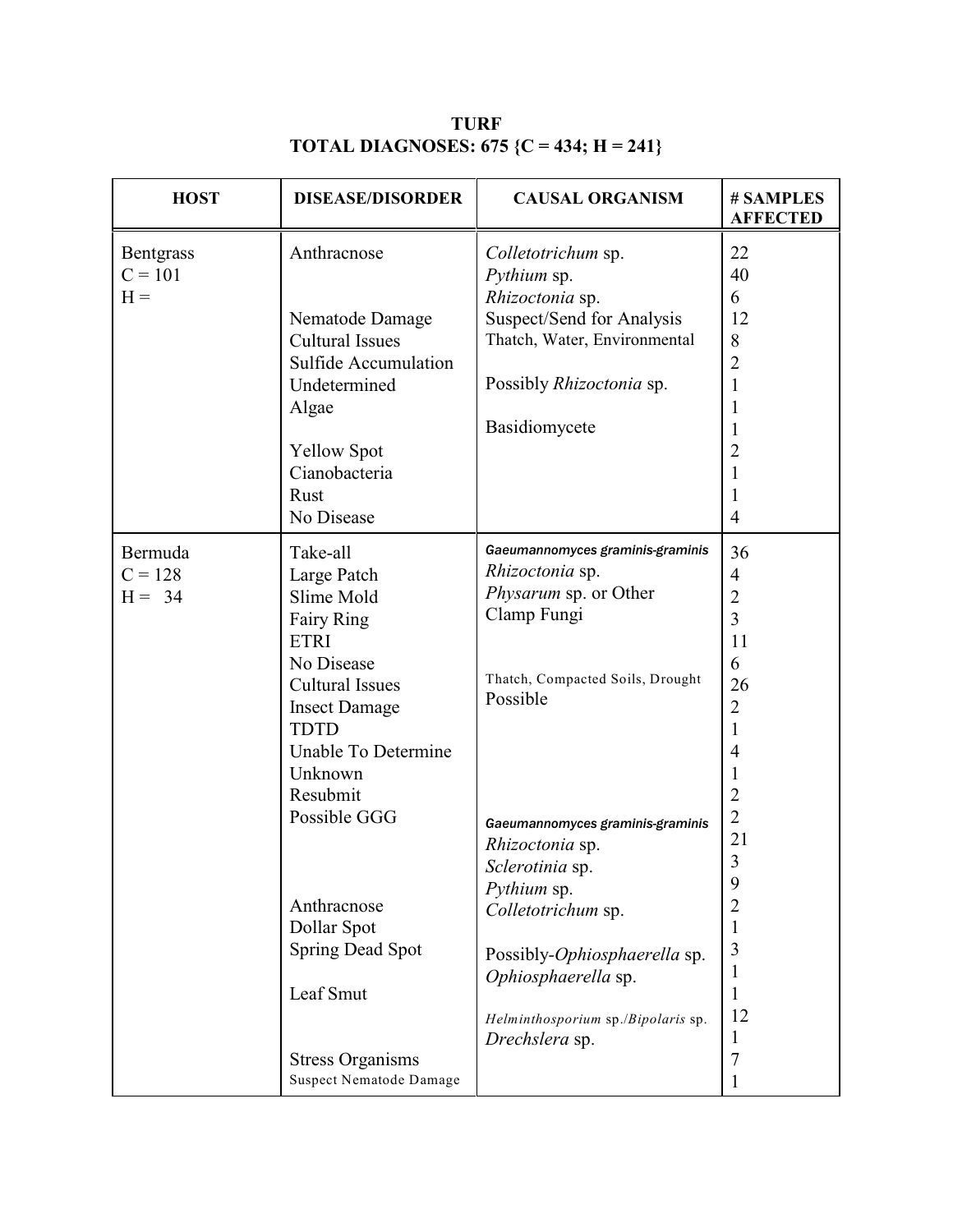| Carpet grass<br>$C =$<br>$H = 1$  | <b>Insufficient Sample</b>                                                                                                                                                                                                                                                                                                  |                                                                                                                                                                                                                    | $\mathbf{1}$                                                                                                                                         |
|-----------------------------------|-----------------------------------------------------------------------------------------------------------------------------------------------------------------------------------------------------------------------------------------------------------------------------------------------------------------------------|--------------------------------------------------------------------------------------------------------------------------------------------------------------------------------------------------------------------|------------------------------------------------------------------------------------------------------------------------------------------------------|
| Centipede<br>$C = 62$<br>$H = 57$ | Take-all<br>Large Patch<br>Fairy Ring<br><b>ETRI</b><br>Root Rot<br><b>Cultural Issues</b><br><b>Cultural Issues</b><br><b>Insect Damage</b><br><b>TDTD</b><br>No Disease<br><b>Insufficient Sample</b><br>Unable To Determine<br>Unknown<br>Stress Organisms/Pathogens<br>Stress-Environmental<br>Clamp Fungi<br>Nematodes | Gaeumannomyces graminis-graminis<br>Rhizoctonia sp.<br>Possible GGG<br>Pythium sp.<br>Thatch, Compacted Soils<br>Nutritional<br>Curvularia sp.<br>Rhizoctonia sp.<br>Pythium sp.<br>Polypore<br><b>Chinch Bugs</b> | 40<br>1<br>$\overline{2}$<br>8<br>$\overline{2}$<br>17<br>1<br>$\overline{2}$<br>11<br>$\overline{4}$<br>1<br>6<br>1<br>7<br>10<br>$\mathbf{1}$<br>1 |
| Cynodon<br>$C = 4$<br>$H =$       | Take-all                                                                                                                                                                                                                                                                                                                    | Gaeumannomyces graminis-graminis<br><i>Pythium</i> sp.<br>Curvularia sp.<br>Rhizoctonia sp.                                                                                                                        | 1<br>1<br>1<br>1                                                                                                                                     |
| Fescue<br>$C = 12$<br>$H = 11$    | <b>Brown Patch</b><br>Rust<br>Unknown<br><b>Cultural Issues</b><br>Rust<br>Rust<br>Rust<br>No Disease                                                                                                                                                                                                                       | Compaction, Too wet/dry, Thatch<br>Fusarium sp.<br>Pythium sp.<br>Rhizoctonia sp.<br>Colletotrichum sp.<br>Puccinia sp.<br>Puccinia coronata                                                                       | 1<br>1<br>$\overline{2}$<br>$\overline{7}$<br>1<br>$\mathbf{1}$<br>1<br>1<br>1<br>1<br>1<br>5                                                        |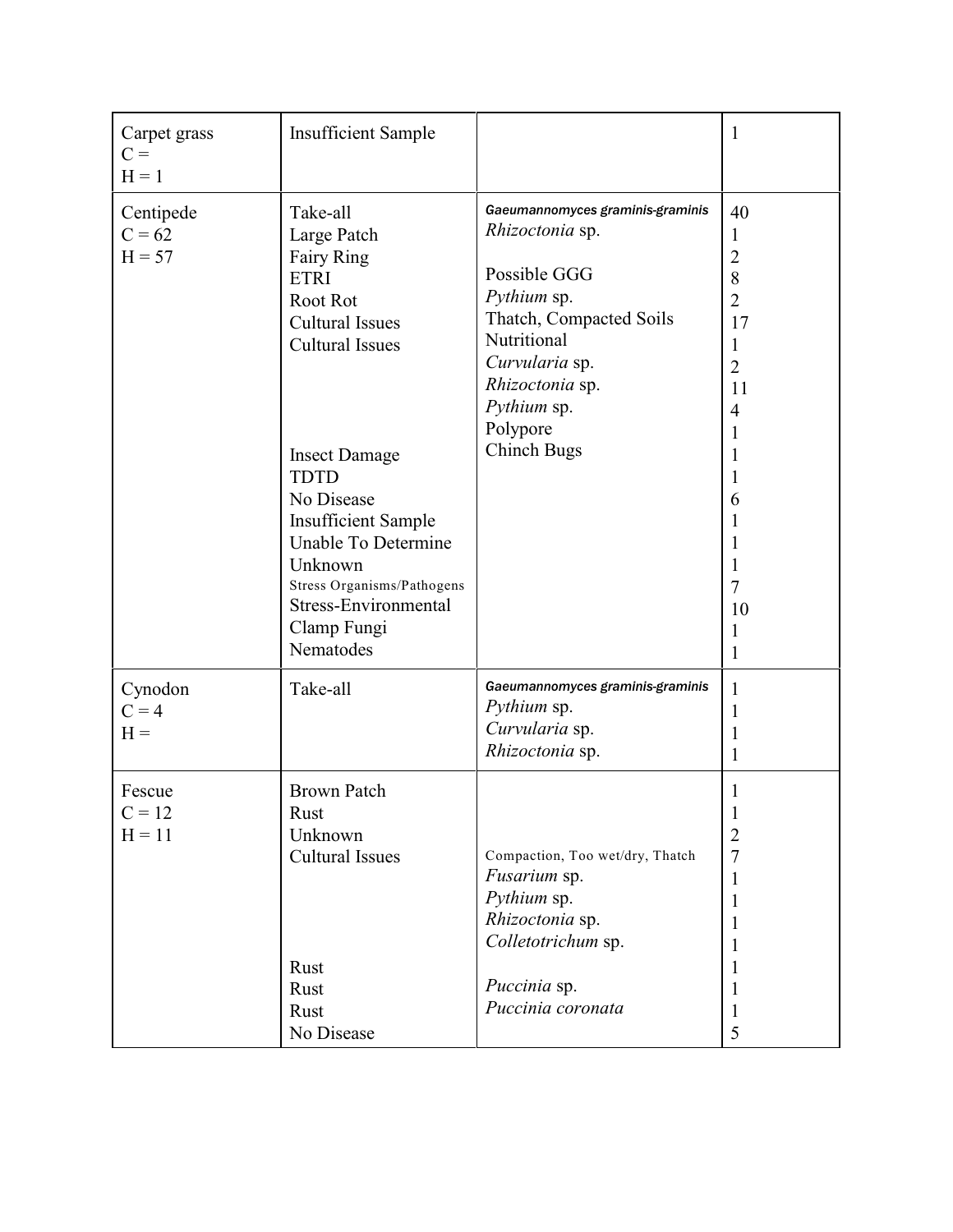| Grass<br>$C = 5$<br>$H = 15$           | Take-all<br>Slime Mold<br><b>ETRI</b><br><b>TDTD</b><br><b>Cultural Issues</b><br>Mushroom Conk<br>No Disease<br>Disease Possible<br><b>Stress Organisms</b>                                                                                                           | Gaeumannomyces graminis-graminis<br>24560<br>Rhizoctonia sp.                                                                                                                                                            | 5<br>1<br>$\overline{4}$<br>1<br>4<br>1<br>1                                    |
|----------------------------------------|------------------------------------------------------------------------------------------------------------------------------------------------------------------------------------------------------------------------------------------------------------------------|-------------------------------------------------------------------------------------------------------------------------------------------------------------------------------------------------------------------------|---------------------------------------------------------------------------------|
| Papsalum, Seashore<br>$C = 9$<br>$H =$ | Take-all<br>Cultural/Environmental/Site                                                                                                                                                                                                                                | Gaeumannomyces graminis-graminis<br>Helminthosporium sp.<br>Curvularia sp.<br>Pythium sp.                                                                                                                               | $\overline{2}$<br>$\overline{4}$<br>1<br>1<br>1                                 |
| Ryegrass<br>$C = 3$<br>$H =$           | Root Rot<br><b>LSREP</b><br>No Disease                                                                                                                                                                                                                                 | Pythium sp.<br>Environmental-Cold Damage                                                                                                                                                                                | 1<br>1<br>1                                                                     |
| St. Augustine<br>$C = 76$<br>$H = 49$  | Take-all<br>Smut<br>Fairy Ring<br>Large Patch<br><b>ETRI</b><br>Slime Mold<br><b>Insect Damage</b><br><b>Cultural Issues</b><br>No Disease<br><b>Stress Organisms</b><br>Nematode-Suspect<br>Unable To Determine<br><b>Insufficient Sample</b><br><b>ETRI</b> Mycelium | Gaeumannomyces graminis-graminis<br>Ustilago sp.<br>Clamp Fungi<br>Rhizoctonia sp.<br>Possibly GGG<br>Curvularia sp.<br>Rhizoctonia sp.<br><b>Chinch Bugs</b><br>Dry, Wet, Compacted Soils,<br>Thatch, Mowing Practices | 64<br>1<br>$\overline{3}$<br>6<br>5<br>1<br>$\mathfrak{Z}$<br>8<br>6<br>22<br>1 |
| Sod<br>$C = 2$<br>$H =$                | <b>ETRI</b>                                                                                                                                                                                                                                                            | Gaeumannomyces graminis-graminis                                                                                                                                                                                        | $\overline{2}$                                                                  |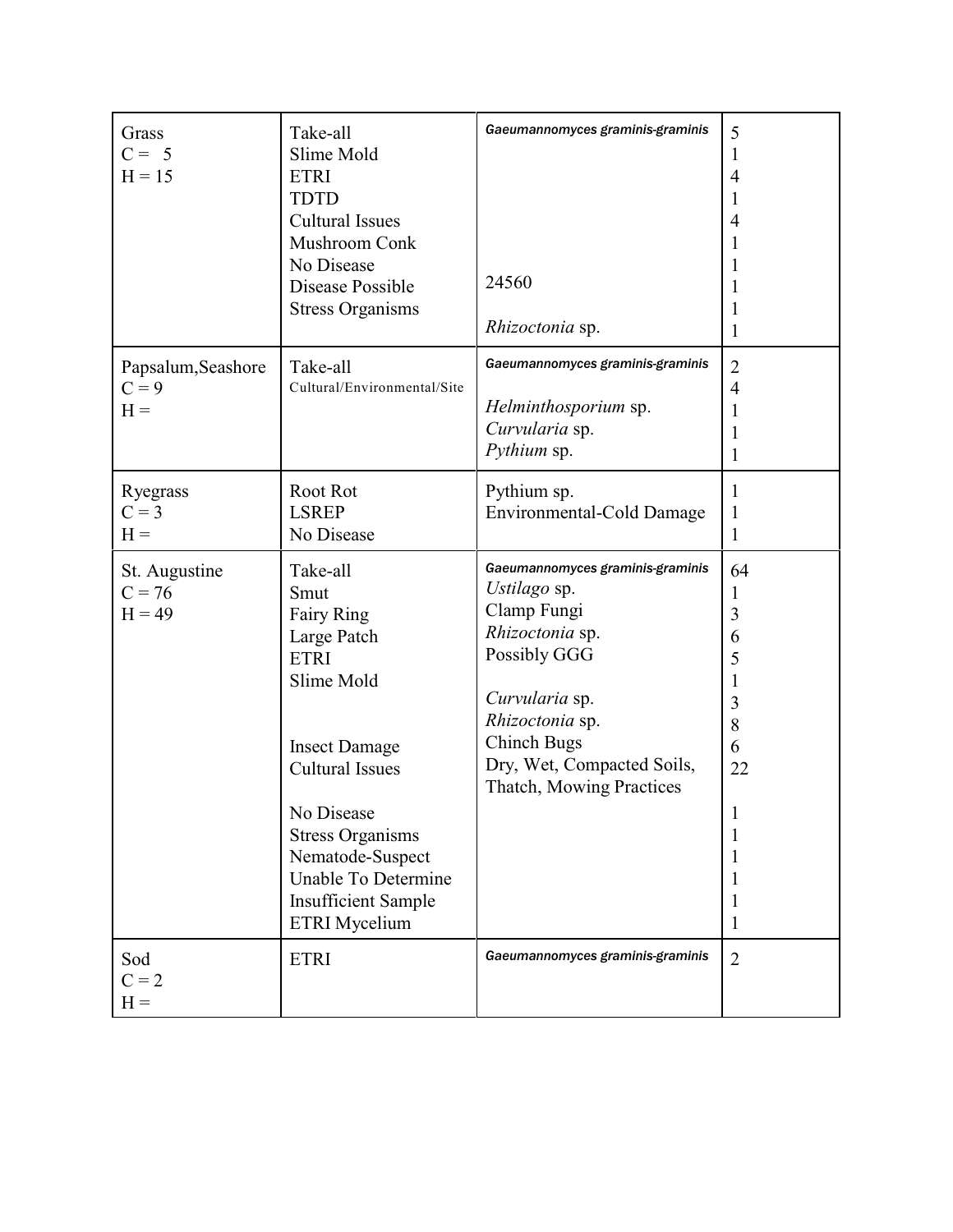| Turf<br>$C = 17$<br>$H =$     | Take-all<br>Nematode-Suspect<br>Algae<br>Inconclusive<br>No Disease                                                                                                                                                                   | Gaeumannomyces graminis-graminis<br>Helminthosporium sp.<br>Pythium sp.<br>Rhizoctonia sp.<br>Bipolaris sp.                                                                                                              | 1<br>$\overline{c}$<br>$rac{2}{5}$<br>3<br>1<br>1<br>1<br>1                                                                       |
|-------------------------------|---------------------------------------------------------------------------------------------------------------------------------------------------------------------------------------------------------------------------------------|--------------------------------------------------------------------------------------------------------------------------------------------------------------------------------------------------------------------------|-----------------------------------------------------------------------------------------------------------------------------------|
| Turfgrass<br>$C =$<br>$H = 9$ | Take-all<br>Large Patch<br><b>Cultural Issues</b><br><b>Insect Damage</b>                                                                                                                                                             | Gaeumannomyces graminis-graminis<br>Rhizoctonia sp.<br>Curvularia sp.<br>Too Wet, Dry, Thatch<br><b>Scale Insects</b>                                                                                                    | 3<br>1<br>1<br>3<br>1                                                                                                             |
| Unknown<br>$C = 15$<br>$H =$  | Take-all<br>Nematodes-Suspect<br><b>Cultural Issues</b>                                                                                                                                                                               | Gaeumannomyces graminis-graminis<br>Pythium sp.<br>Colletotrichum sp.<br>Rhizoctonia sp.<br>Curvularia sp.<br>Bipolaris sp.                                                                                              | $\overline{2}$<br>$\overline{c}$<br>$\frac{2}{3}$<br>$\overline{3}$<br>1<br>1<br>$\mathbf{1}$                                     |
| Zoysia<br>$C =$<br>$H = 65$   | Take-all<br>Large Patch<br>Dollar Spot<br><b>Fairy Ring</b><br>Rust<br><b>ETRI</b><br><b>Cultural Issues</b><br><b>Insufficient Sample</b><br><b>LSREP</b><br>Unknown<br>Unable To Determine<br>No Disease<br><b>Possible Disease</b> | Gaeumannomyces graminis-graminis<br>Rhizoctonia sp.<br>Sclerotinia homoeocarpa<br>Possibly<br>Thatch, compacted soils,<br>wet/dry, mowing heights<br>Environmental-Drought<br>Curvularia sp.<br>Multiple cultural issues | 5<br>$\overline{7}$<br>1<br>$\overline{\mathbf{3}}$<br>$\overline{2}$<br>11<br>21<br>3<br>1<br>6<br>$\overline{2}$<br>1<br>1<br>1 |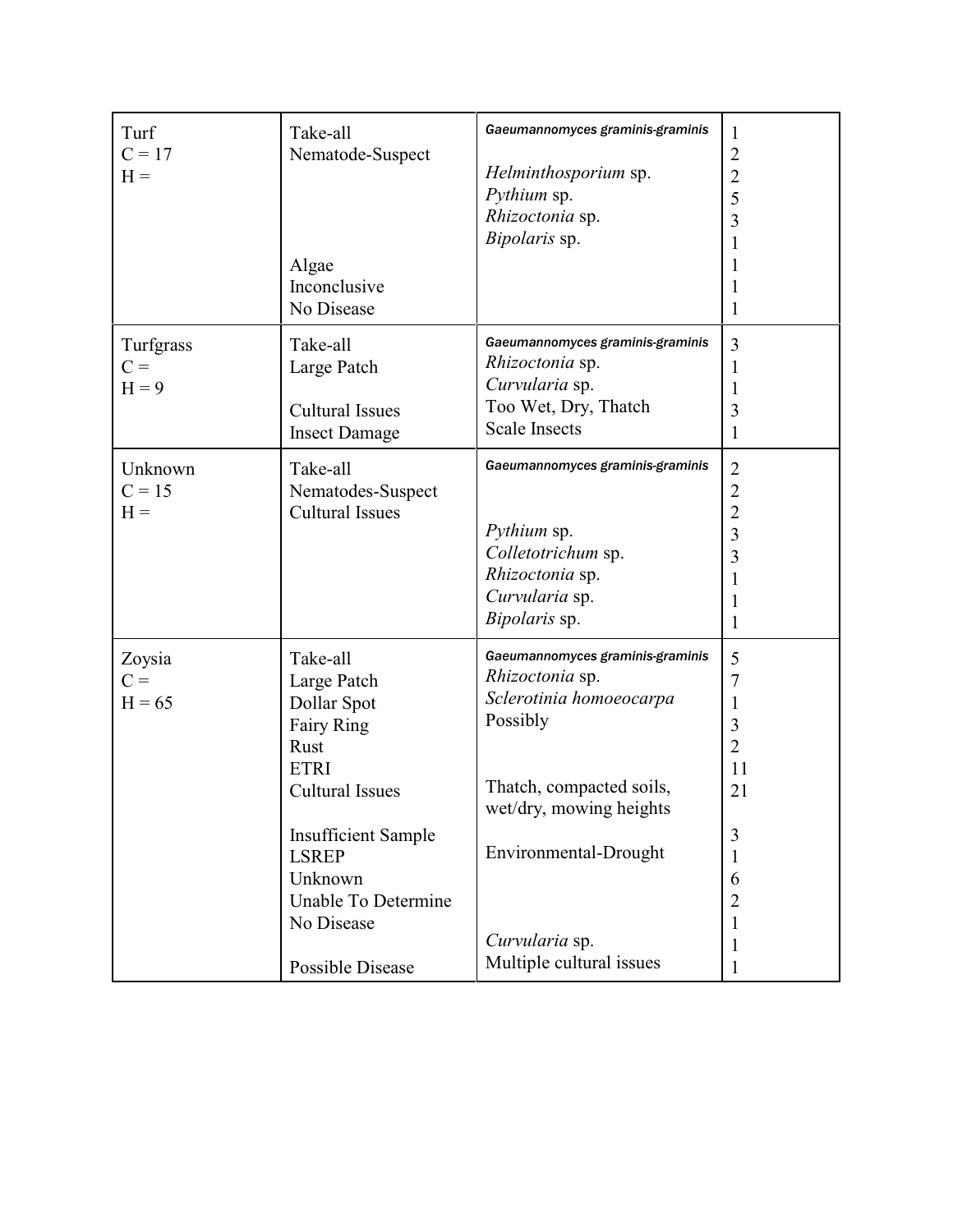| <b>HOST</b>                         | <b>DISEASE/DISORDER</b>                                                                         | <b>CAUSAL ORGANISM</b>                                                                                                                          | # SAMPLES<br><b>AFFECTED</b>                         |
|-------------------------------------|-------------------------------------------------------------------------------------------------|-------------------------------------------------------------------------------------------------------------------------------------------------|------------------------------------------------------|
| Bean, Snap<br>$C = 9$<br>$H = 5$    | Root Rot<br><b>Stem</b><br>Virus<br>Crown Rot<br><b>Black Root Rot</b><br>Unknown<br>No Disease | Pythium sp.<br>Colletotrichum sp.<br>Rhizoctonia sp.<br>Pseudomonas sp.<br>Bean common mosaic<br>Soil line pathogen likely<br>Thielaviopsis sp. | 1<br>1<br>2<br>1<br>1<br>1<br>1<br>1<br>5            |
| <b>Bok Choy</b><br>$C = 1$<br>$H =$ |                                                                                                 | Erwinia sp.                                                                                                                                     | 1                                                    |
| <b>Broccoli</b><br>$C = 6$<br>$H =$ | Leaf Spot<br><b>Black Rot-Probable</b><br>No Disease                                            | Cercospora sp.<br>Xanthomonas sp.<br>Xanthomonas sp.                                                                                            | 1<br>1<br>1<br>3                                     |
| Cabbage<br>$C = 42$<br>$H = 2$      | <b>Black Rot</b><br>Downy Mildew<br>Possible Burn<br>LSREP-Environmental<br>No Disease          | Xanthomonas<br>Xanthomonas sp.<br>Pseudomonas sp.<br>Rhizoctonia sp.<br>Cold Damage                                                             | 20<br>5<br>$\overline{4}$<br>1<br>1<br>1<br>1<br>11  |
| Cabbage, Napa<br>$C = 3$<br>$H =$   | No Disease                                                                                      | Xanthomonas sp.                                                                                                                                 | 1<br>$\overline{2}$                                  |
| Cantaloupe<br>$C = 12$<br>$H = 1$   | Powdery Mildew<br>No Disease<br><b>Burn</b>                                                     | Pseudomonas sp.<br>Rhizoctonia sp.<br>Phytophthora capsici<br>Chemical or Environmental                                                         | $\overline{c}$<br>$\overline{c}$<br>1<br>1<br>6<br>1 |
| Carrot<br>$C = 1$<br>$H =$          |                                                                                                 | Fusarium sp.                                                                                                                                    | 1                                                    |

### **VEGETABLES TOTAL DIAGNOSES: 356 {C = 296; H = 60}**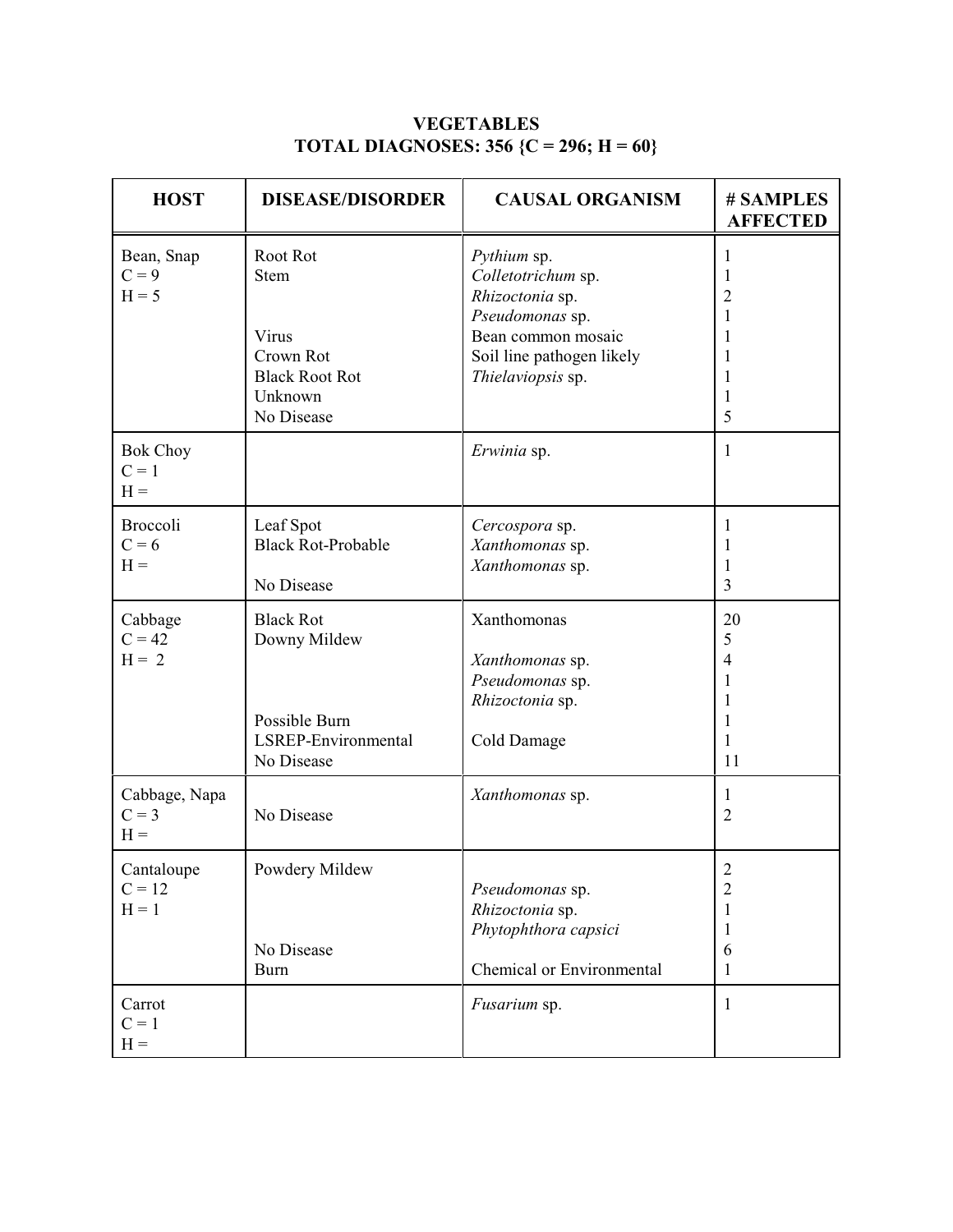| Collard<br>$C = 9$<br>$H =$                           | Downy Mildew<br><b>Black Rot</b><br>No Disease                                                                                 | Xanthomonas sp.<br>Rhizoctonia sp.<br>Xanthomonas sp.                                                                                      | 3<br>3                                |
|-------------------------------------------------------|--------------------------------------------------------------------------------------------------------------------------------|--------------------------------------------------------------------------------------------------------------------------------------------|---------------------------------------|
| Cucumber<br>$C = 10$<br>$H = 2$                       | Anthracnose<br>Downy Mildew<br>Gummy Stem Blight<br>Viruses<br>Bacterial-Possible<br>No Disease                                | Cercospora sp.                                                                                                                             | $\overline{2}$<br>1<br>5<br>1         |
| Eggplant<br>$C = 9$<br>$H =$                          | Environmental<br>No Disease<br>Unknown                                                                                         | Phomopsis sp.<br>Xanthomonas sp.<br>Sun scald                                                                                              | $\overline{2}$<br>1<br>1<br>4<br>1    |
| Greens, Turnip<br>Greens, Mixed<br>$C = 2$<br>$H = 5$ | Multiple Bacteria<br>Leaf Spot<br>White Spot<br>Leaf Spot<br>Burn or Possibly Cercospora<br><b>TDTD</b><br>Unable To Determine | Xanthomonas sp. Pseudomonas sp.,<br>Others<br>Pseudoceroosporella sp. or Ceroospora sp.<br>Pseudocercosporella capsellae<br>Cercospora sp. | 1<br>1<br>1<br>1<br>1                 |
| Lettuce<br>$C = 2$<br>$H =$                           | No Disease                                                                                                                     |                                                                                                                                            | $\overline{2}$                        |
| Okra<br>$C = 1$<br>$H = 2$                            | Nematode Damage - RK<br>Warty Pod<br>No Disease                                                                                | Meloidogyne sp.<br>Nutritional/Physiological                                                                                               | 1                                     |
| Onion<br>$C = 6$<br>$H =$                             | Multiple Bacteria<br>Physical/Bacterial<br>No Disease                                                                          |                                                                                                                                            | 1<br>$\overline{c}$<br>$\overline{3}$ |
| Parsley<br>$C =$<br>$H = 1$                           | LSREP-Environmental                                                                                                            | Cold Damage                                                                                                                                | 1                                     |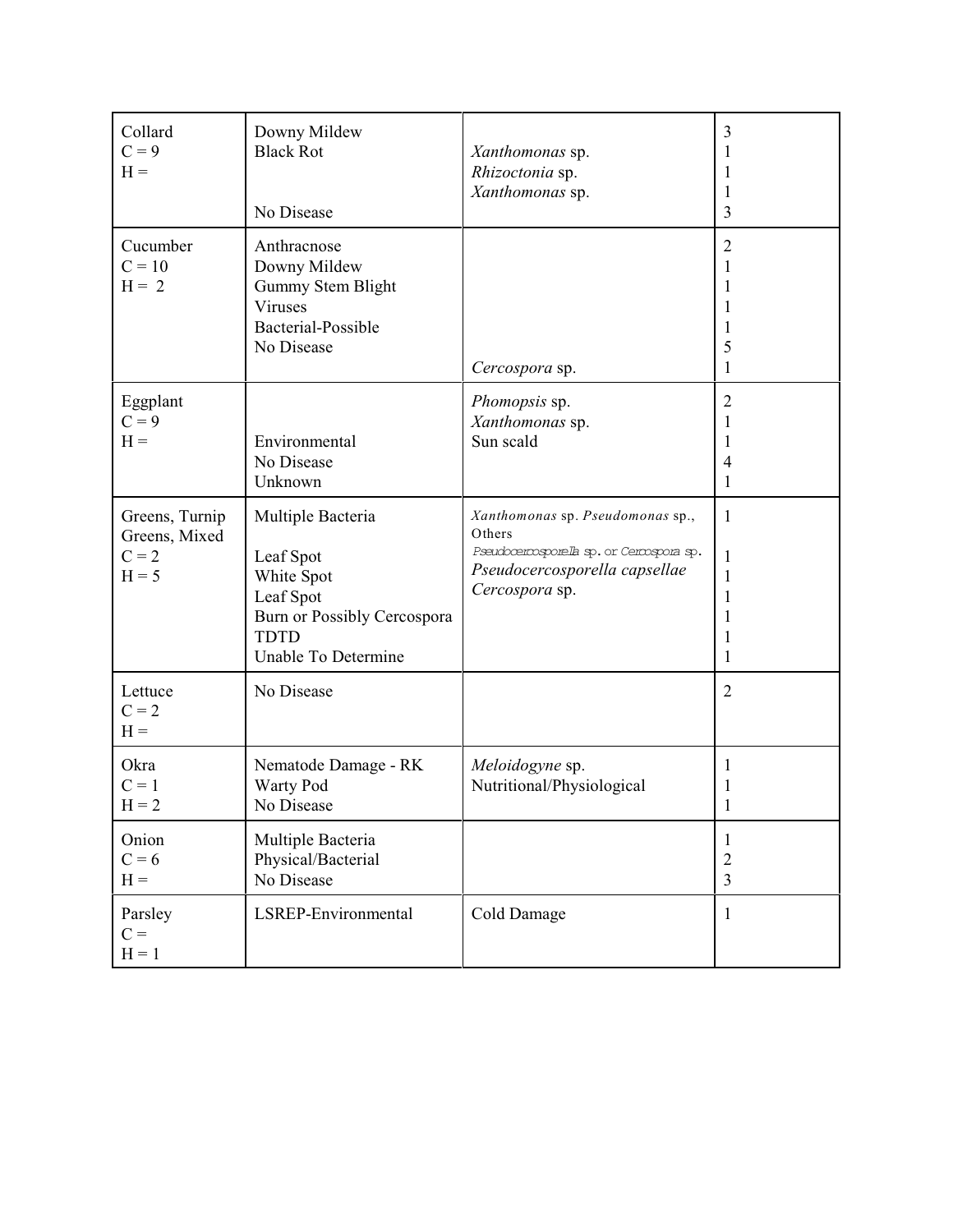| Pepper<br>$C = 38$<br>$H = 6$       | Bacterial Spot-(Possible)<br>Powdery Mildew<br><b>Blossom End Rot</b><br>Virus<br>Herbicide Damage-Possible<br>Leaf Spot-Possible<br>No Disease | Xanthomonas sp.<br>Tomato spotted wilt<br>Fusarium sp.<br>Phytophthora sp.<br>Rhizoctonia sp.<br>Pythium sp.<br>Xanthomonas sp.<br>Fungal | 11(1)<br>$\mathbf 1$<br>$\overline{2}$<br>1<br>1<br>1<br>$\overline{2}$<br>1<br>3<br>1<br>1<br>18 |
|-------------------------------------|-------------------------------------------------------------------------------------------------------------------------------------------------|-------------------------------------------------------------------------------------------------------------------------------------------|---------------------------------------------------------------------------------------------------|
| Potato, Sweet<br>$C = 1$<br>$H =$   | Nematode Damage-Possible                                                                                                                        |                                                                                                                                           | $\mathbf{1}$                                                                                      |
| Potato, White<br>$C = 3$<br>$H = 1$ | No Disease<br>Unknown                                                                                                                           | Erwinia sp.                                                                                                                               | $\mathbf{1}$<br>$\overline{2}$<br>$\mathbf{1}$                                                    |
| Pumpkin<br>$C = 4$<br>$H =$         | Downy Mildew<br>Rot<br>Virus                                                                                                                    | Fusarium sp.<br>Poty                                                                                                                      | $\overline{2}$<br>$\mathbf{1}$<br>$\mathbf{1}$                                                    |
| Radish<br>$C = 1$<br>$H =$          |                                                                                                                                                 | Cercospora sp.                                                                                                                            | 1                                                                                                 |
| Squash<br>$C = 9$<br>$H = 5$        | Nematode Damage - RK<br>Physiological/Nutritional<br>Cultural<br>Unknown<br>Leaf Spot<br>Fruit Rot<br>No Disease                                | Meloidogyne sp.<br>Phytophthora capsici<br>Possible Bact Wilt or Vine borer<br>Cladosporium sp.<br>Choanephora sp.                        | 1<br>3<br>$\mathbf{1}$<br>1<br>1<br>$\mathbf{1}$<br>$\mathbf{1}$<br>5                             |
| Turnip<br>$C = 1$<br>$H =$          | No Disease                                                                                                                                      |                                                                                                                                           | 1                                                                                                 |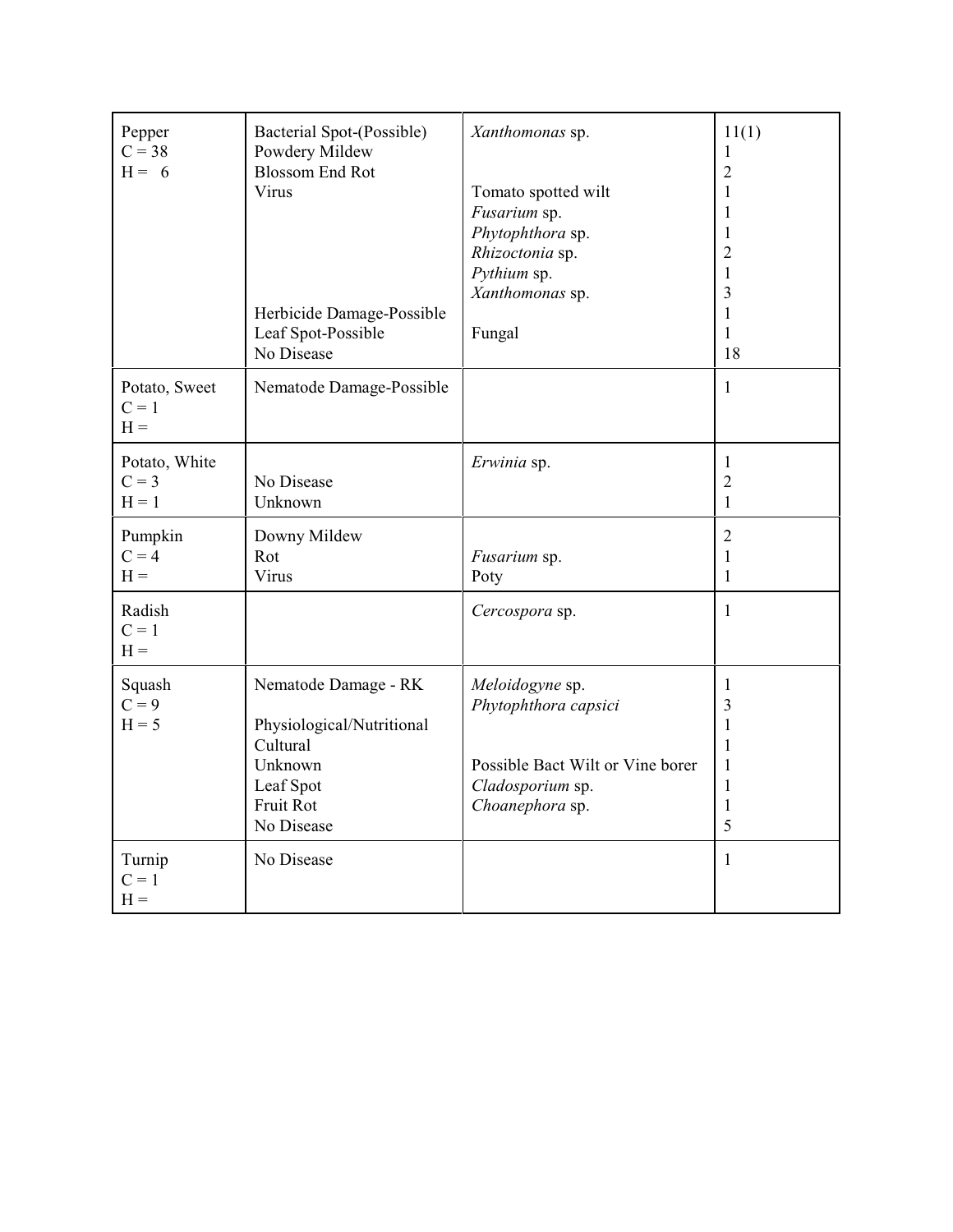| Tomato<br>$C = 22$<br>$H = 27$        | Virus (Possible)<br>Southern Stem Blight<br>Early Blight<br>Nematode Damage - RK<br><b>Bacterial Spot</b><br>Virus - Possible<br><b>Bacterial Wilt</b><br>Late Blight<br><b>TDTD</b><br>No Disease<br>Herbicide Damage<br>Fusarium Wilt<br>Root Rot<br>LSREP-Environmental<br>Virus or Herbicide<br><b>Blossom End Rot</b><br><b>Blotchy Ripening</b><br>Unable To Determine | Tomato spotted wilt<br>Sclerotium rolfsii<br>Alternaria sp.<br>Meloidogyne sp.<br>Xanthomonas campestris pv.<br>vesicatoria<br>Tomato yellow leaf curl<br>Pseudomonas solanacearum<br>Phytophthora infestans<br>Fusarium sp.<br>Rhizoctonia sp.<br>Cold Damage<br>Environmental/Nutritional | 7(3)<br>3<br>$\sqrt{2}$<br>3<br>1<br>1<br>1<br>1<br>1<br>11<br>3<br>1<br>1<br>1<br>2<br>1<br>1<br>5                                                                                                   |
|---------------------------------------|------------------------------------------------------------------------------------------------------------------------------------------------------------------------------------------------------------------------------------------------------------------------------------------------------------------------------------------------------------------------------|---------------------------------------------------------------------------------------------------------------------------------------------------------------------------------------------------------------------------------------------------------------------------------------------|-------------------------------------------------------------------------------------------------------------------------------------------------------------------------------------------------------|
| Unknown<br>$C = 1$<br>$H =$           | <b>TDTD</b>                                                                                                                                                                                                                                                                                                                                                                  |                                                                                                                                                                                                                                                                                             | 1                                                                                                                                                                                                     |
| Watermelon<br>$C = 102$<br>$H =$<br>3 | Gummy Stem Blight<br>Gummy Stem Blight<br>Gummy Stem Blight<br>Fruit Blotch<br>Fusarium Wilt<br>Crown Decline<br>Cottony Leak<br>Root Rot<br>Downy Mildew-Questionable<br>Virus<br>Viruses<br>Unknown<br><b>Spray Damage</b><br>Physiological<br>Physiological<br>Multiple Bacteria Isolated<br>LSREP-Environmental<br>Leaf Spot<br>No Disease                               | Phoma sp.<br>Insensitive<br>Sensitive<br>Fusarium sp.<br>Pythium sp.<br>Pythium sp.<br>Possible Poty<br>Pythium sp.<br>Fusarium sp.<br>Rhizoctonia sp.<br>Alternaria sp.<br>Phytophthora capsici<br>Cross-stitch<br>Rind necrosis<br>Drought<br>Cercospora sp.                              | 7<br>$\overline{4}$<br>1<br>5<br>9<br>1<br>1<br>1<br>$\overline{c}$<br>3<br>14<br>8<br>1<br>$\overline{c}$<br>$\overline{c}$<br>$\overline{3}$<br>1<br>1<br>1<br>$\overline{2}$<br>$\mathbf{1}$<br>33 |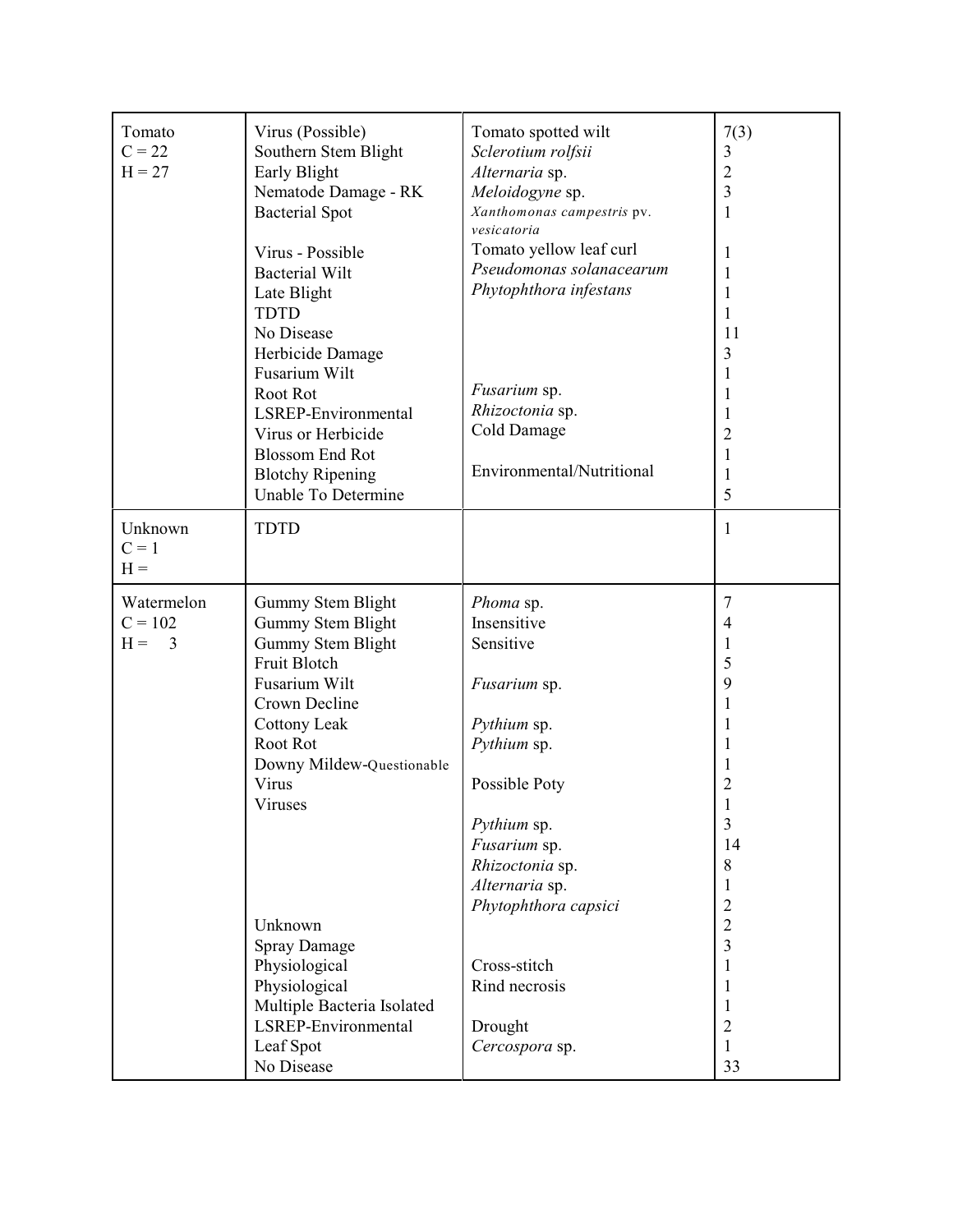| Zucchini | Nematode Damage - RK | Meloidogyne sp. |  |
|----------|----------------------|-----------------|--|
|          |                      |                 |  |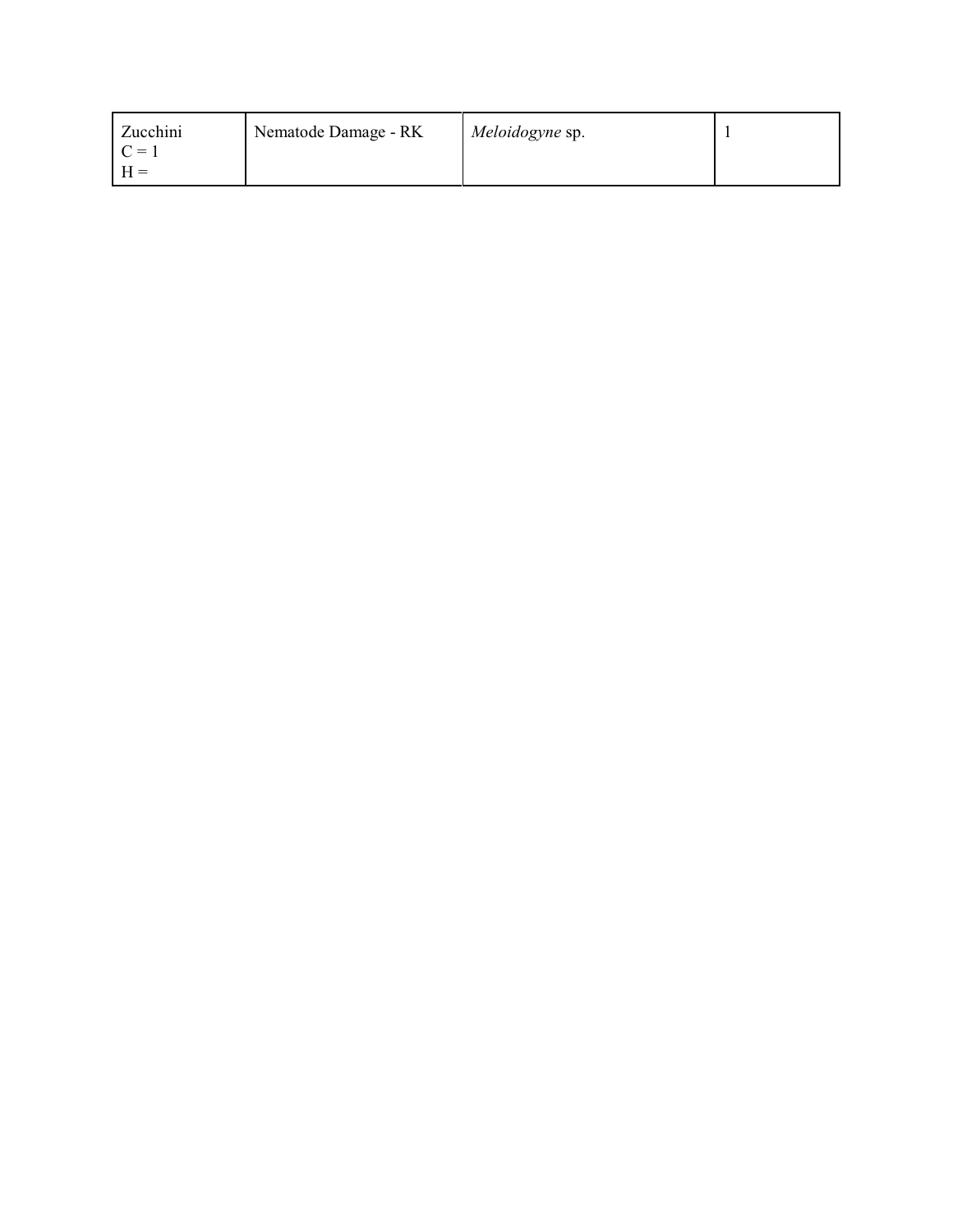### **WOODY ORNAMENTALS TOTAL DIAGNOSES: 235 {C = 128; H = 107}**

| <b>HOST</b>                      | <b>DISEASE/DISORDER</b>                                                                                                                                                                       | <b>CAUSAL ORGANISM</b>                                                                                                            | # SAMPLES<br><b>AFFECTED</b>                                                 |
|----------------------------------|-----------------------------------------------------------------------------------------------------------------------------------------------------------------------------------------------|-----------------------------------------------------------------------------------------------------------------------------------|------------------------------------------------------------------------------|
| Abelia<br>$C = 2$<br>$H =$       | <b>Botrytis Blight</b><br>Questionable                                                                                                                                                        | Botryotinia fuckeliana<br>Sclerotinia sp.                                                                                         | 1<br>$\mathbf{1}$                                                            |
| Althea<br>$C = 1$<br>$H =$       | No Disease                                                                                                                                                                                    |                                                                                                                                   | $\mathbf{1}$                                                                 |
| Arborvitae<br>$C = 6$<br>$H = 7$ | Anthracnose<br>Coenocytic Hyphae<br>Root Rot<br><b>Bot Canker</b><br><b>LSREP</b><br>No Disease<br>Unable To Determine<br>Secondary                                                           | Colletotrichum sp.<br>Pythium sp. & Phytophthora sp.<br>Fusicoccum sp.<br>Drought/Root Stress<br>Sphaeropsis sp. & Pestalotia sp. | 1<br>1<br>1<br>1<br>$\overline{2}$<br>5<br>$\mathbf{1}$                      |
| Aster<br>$C = 1$<br>$H =$        | <b>Aerial Blight</b>                                                                                                                                                                          | Rhizoctonia sp.                                                                                                                   | $\mathbf{1}$                                                                 |
| Aucuba<br>$C = 1$<br>$H = 4$     | Powdery Mildew<br>Unable To Determine<br>Unknown<br>No Disease                                                                                                                                |                                                                                                                                   | 1<br>T<br>1<br>$\overline{2}$                                                |
| Azalea<br>$C = 10$<br>$H = 12$   | Leaf Spot<br>Leaf Spot<br>Root Rot<br><b>Stem Rot</b><br>Root & Stem Rot<br>No Disease/Nutritional<br><b>Cultural Issues</b><br><b>Cultural Issues</b><br><b>LSREP</b><br>Unable To Determine | Cercospora sp.<br>Botryosphaeria sp.<br>Pythium sp.<br>Phomopsis sp.<br>Armillaria sp.<br>Oedema<br>Lichen                        | $\overline{2}$<br>1<br>$\overline{2}$<br>10<br>1<br>1<br>$\overline{2}$<br>1 |
| Barberry<br>$C = 1$<br>$H =$     | Anthracnose                                                                                                                                                                                   |                                                                                                                                   | $\mathbf{1}$                                                                 |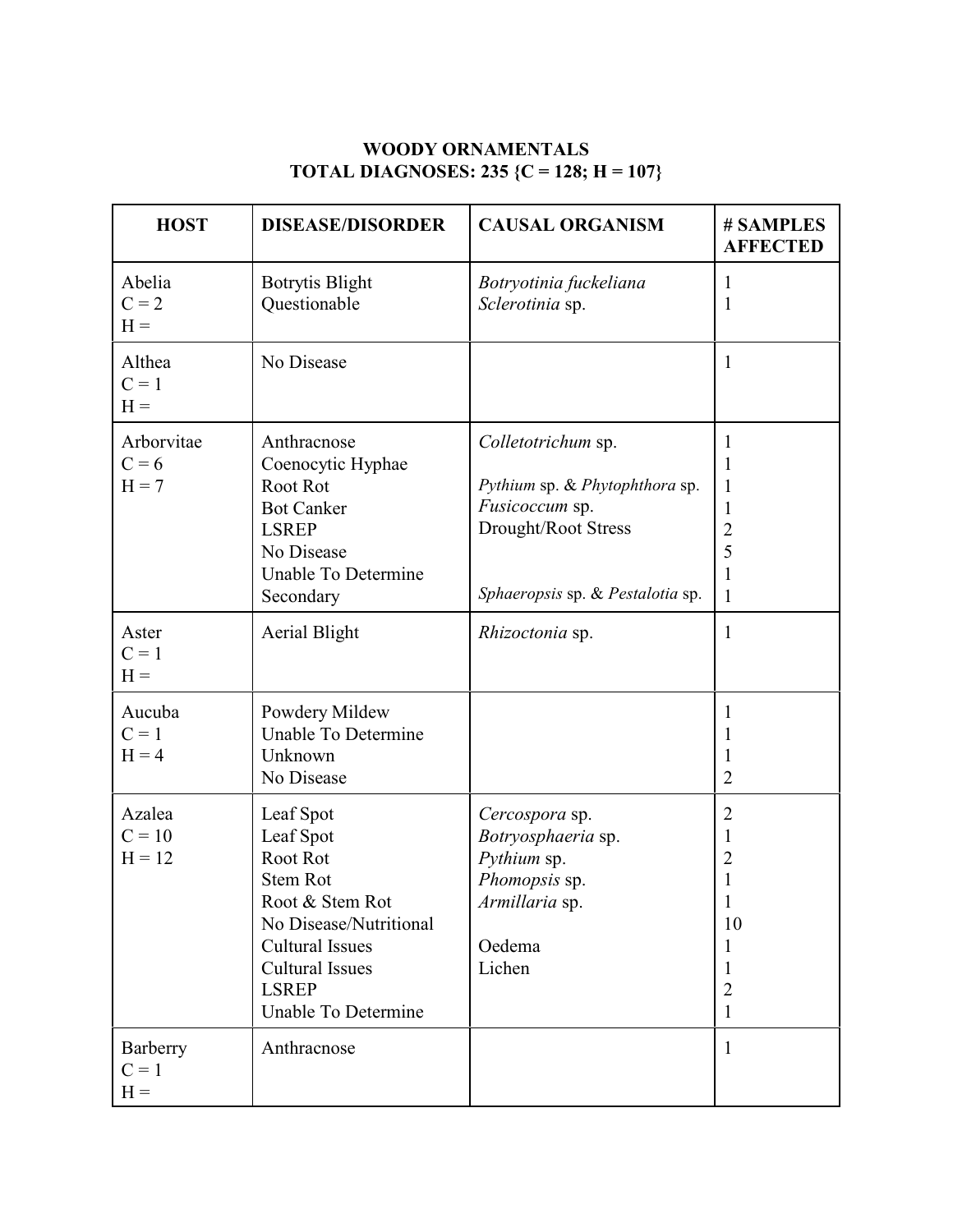| Boxwood<br>$C = 6$<br>$H = 10$   | Root & Crown Rot<br>Root Rot<br>Root Rot<br><b>Blight</b><br>Dieback<br>Powdery mildew<br><b>Cultural Issues</b><br>Various Disease Possibilities<br>Unknown<br>No Disease | Phytophthora sp.<br>Phytophthora sp.<br>Pythium sp.<br>Volutella sp.<br>Phomopsis sp.<br>Macrophoma sp.<br>Oedema | 1<br>1<br>4<br>1<br>1<br>3                        |
|----------------------------------|----------------------------------------------------------------------------------------------------------------------------------------------------------------------------|-------------------------------------------------------------------------------------------------------------------|---------------------------------------------------|
| Brugmansia<br>$C = 2$<br>$H = 1$ | No Disease<br><b>Cultural Issues</b>                                                                                                                                       | Oedema                                                                                                            | $\overline{2}$<br>1                               |
| Camellia<br>$C = 10$<br>$H = 9$  | Virus<br>Petal Blight<br>Root Rot<br>Root Rot<br>Leaf Spot<br>Leaf Spot<br>No Disease<br><b>LSREP</b><br>Viral Symptoms                                                    | Camellia ringspot<br>Ciborinia camelliae<br>Rhizoctonia sp.<br>Basidiomycete<br>Algal<br>Fungal                   | $\overline{2}$<br>1<br>1<br>2<br>1<br>6<br>4<br>1 |
| Chamaecypris<br>$C = 1$<br>$H =$ | <b>Bot Canker</b>                                                                                                                                                          | Sphaeropsis sp.                                                                                                   | 1                                                 |
| Cleyera<br>$C = 1$<br>$H = 1$    | No Disease                                                                                                                                                                 | Macrophoma sp.                                                                                                    | 1<br>1                                            |
| Daphne<br>$C = 3$<br>$H =$       | <b>Black Root Rot</b><br>Root Rot                                                                                                                                          | Thielaviopsis sp.<br>Phytophthora sp.                                                                             | 2<br>1                                            |
| Elaeagnus<br>$C = 4$<br>$H =$    | <b>Bot Canker</b><br>Root Rot<br>No Disease                                                                                                                                | Botryosphaeria sp.<br>Phytophthora sp.                                                                            | 1<br>1<br>$\overline{2}$                          |
| Euonymus<br>$C = 1$<br>$H =$     | No Disease                                                                                                                                                                 |                                                                                                                   | 1                                                 |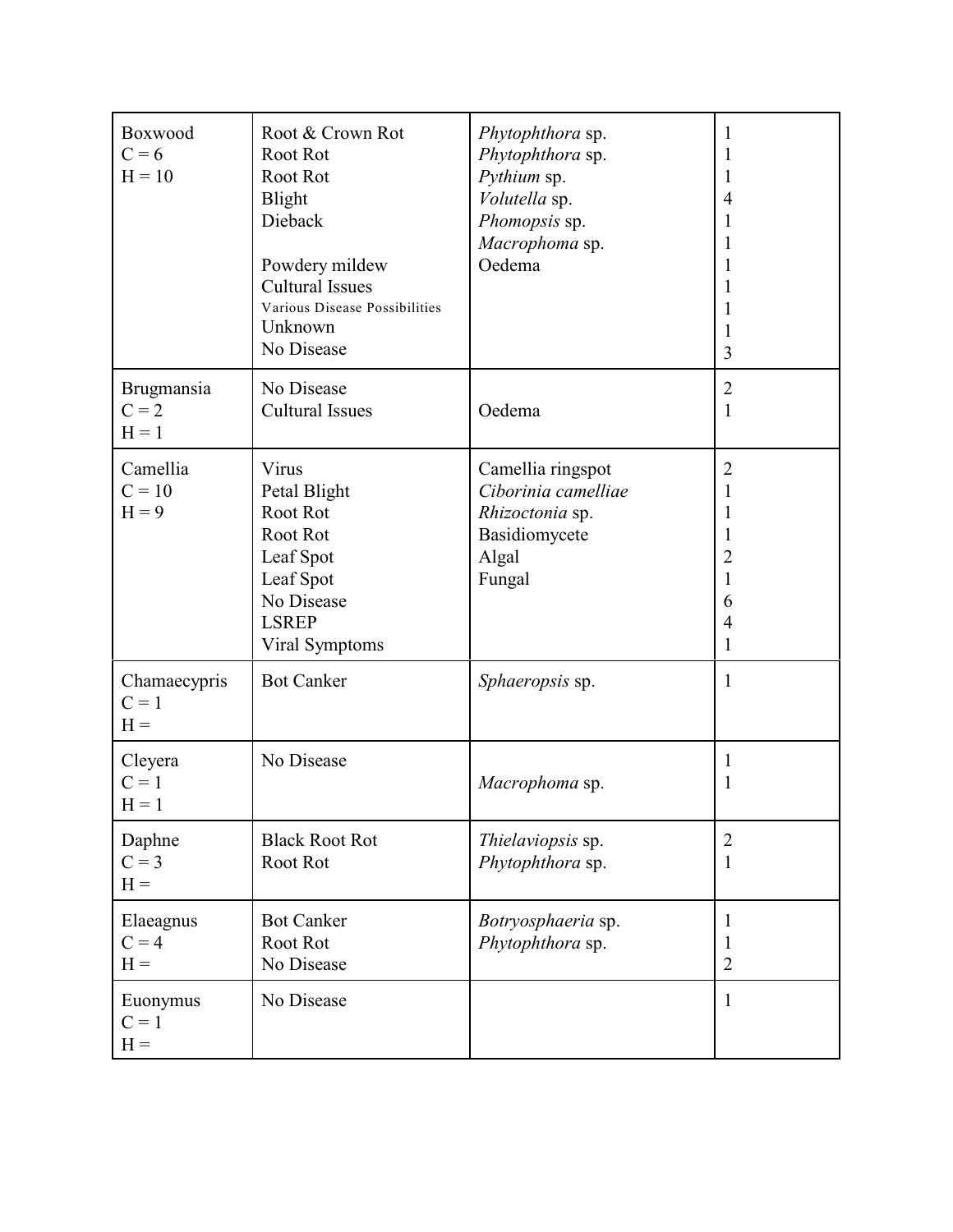| Farfugium<br>$C = 1$<br>$H =$     | No Disease                                                                                                   |                                                                                     | 1                                                        |
|-----------------------------------|--------------------------------------------------------------------------------------------------------------|-------------------------------------------------------------------------------------|----------------------------------------------------------|
| Fig, Creeping<br>$C = 1$<br>$H =$ | Root Rot                                                                                                     | Pythium sp.                                                                         | 1                                                        |
| Forsythia<br>$C =$<br>$H = 1$     | Powdery Mildew                                                                                               |                                                                                     | 1                                                        |
| Gardenia<br>$C = 4$<br>$H = 6$    | Root Rot<br>Root & Crown Rot<br>Leaf Spot<br>No Disease<br>Unable To Determine<br><b>Cultural Issues</b>     | Phytophthora sp.<br>Pythium sp. & Rhizoctonia sp.<br>Elsinoe sp.                    | $\overline{2}$<br>1<br>1<br>4<br>1<br>1                  |
| Gogi Berry<br>$C =$<br>$H = 1$    | Anthracnose                                                                                                  | Colletotrichum sp.                                                                  | 1                                                        |
| Hibiscus<br>$C = 4$<br>$H =$      | Leaf Spot<br>Rust<br>LSREP-Environmental<br>No Disease                                                       | Bacterial-Possible<br>Kuehneola malvicola<br>Cold Damage                            | 1<br>1<br>1<br>1                                         |
| Holly<br>$C = 5$<br>$H = 10$      | Root Rot<br><b>Bot Canker-Secondary</b><br>Leaf Spot<br>Unknown<br>No Disease<br><b>LSREP</b><br><b>TDTD</b> | Thielaviopsis sp. & Pythium sp.<br>Fungal                                           | $\overline{2}$<br>1<br>1<br>3<br>4<br>$\mathfrak z$<br>1 |
| Hydrangea<br>$C = 6$<br>$H = 1$   | Root Rot<br>Leaf Spot<br>Coenocytic Hyphae<br>No Disease                                                     | Phytophthora sp.<br>Cercospora sp.<br>Possible <i>Pyt</i> .sp. or <i>Phyt</i> . sp. | $\overline{2}$<br>3<br>1<br>1                            |
| Illicium<br>$C = 4$<br>$H = 2$    | Root Rot<br><b>Basidiomycete Fungi</b><br>No Disease/Oedema<br>Unable To Determine                           | Phytophthora sp.<br>Possible Armillaria/Clitocybe                                   | $\mathbf{I}$<br>T<br>$\mathbf{2}$<br>$\overline{2}$      |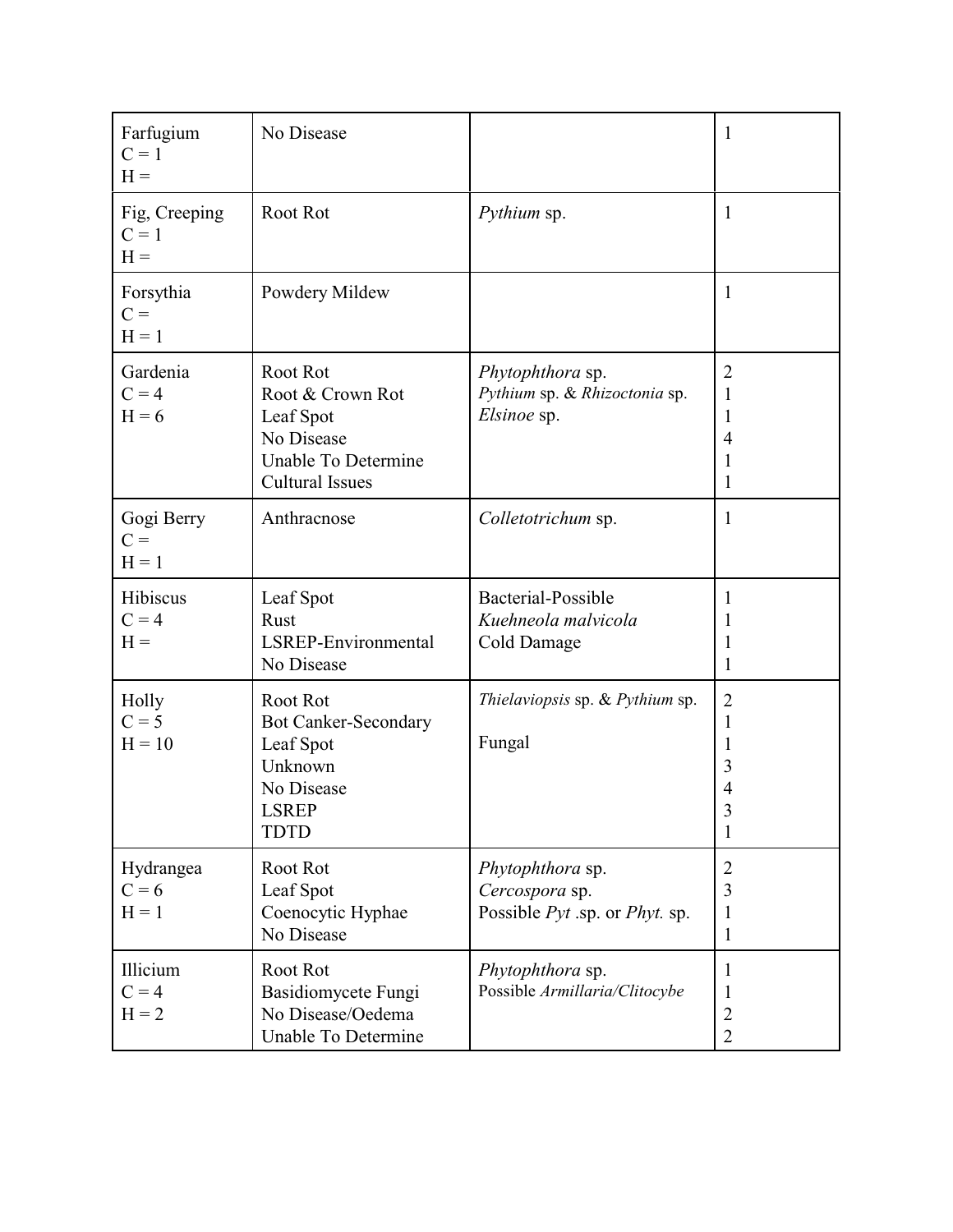| Itea<br>$C = 2$<br>$H =$         | Anthracnose<br>Leaf Spot                                                                  | Gloeosporium sp.<br>Cercospora sp.                                   | 1<br>1                                           |
|----------------------------------|-------------------------------------------------------------------------------------------|----------------------------------------------------------------------|--------------------------------------------------|
| Jasmine<br>$C = 3$<br>$H = 5$    | <b>Stem Canker</b><br>Canker<br>Root Rot<br>Root Rot<br>No Disease<br>Unable To Determine | Guignardia sp.<br>Phomopsis sp.<br>Rhizoctonia sp.<br>Armillaria sp. | 1<br>$\mathbf{I}$<br>$\mathbf{I}$<br>1<br>3<br>1 |
| Juniper<br>$C = 4$<br>$H = 6$    | Root & Crown Rot<br>Root Rot<br>No Disease<br><b>LSREP</b><br>Unable To Determine         | Phytophthora sp.<br>Pythium sp.                                      | 1<br>6<br>1<br>1                                 |
| Lantana<br>$C = 3$<br>$H = 2$    | <b>Foliar Nematode</b><br>Nematode-RK<br>No Disease<br>Unable To Determine                | Aphelenchoides sp.<br>Meloidogyne sp.                                | 1<br>1<br>$\overline{2}$<br>1                    |
| Laurel<br>$C =$<br>$H = 2$       | Root Rot<br>No Disease                                                                    | Pythium sp.                                                          | 1<br>1                                           |
| Laurel, Mtn.<br>$C = 2$<br>$H =$ | Leaf Spot<br>Basidiomycete hyphae                                                         | Cercospora sp.                                                       | 1<br>1                                           |
| Lavandula<br>$C = 1$<br>$H =$    | Root Rot                                                                                  | Pythium sp.                                                          | 1                                                |
| Ligustrum<br>$C = 3$<br>$H = 1$  | Leaf Spot<br>No Disease<br><b>LSREP</b>                                                   | Cercospora sp.<br>Pythium sp., Rhizoctonia sp., &<br>Fusarium sp.    | 1<br>1<br>1<br>$\mathbf{1}$                      |
| Loropetalum<br>$C = 1$<br>$H =$  | No Disease                                                                                |                                                                      | $\mathbf{1}$                                     |
| Mahonia<br>$C = 2$<br>$H =$      | Leaf Spot                                                                                 | Cercospora sp.<br>Alternaria sp.                                     | 1<br>1                                           |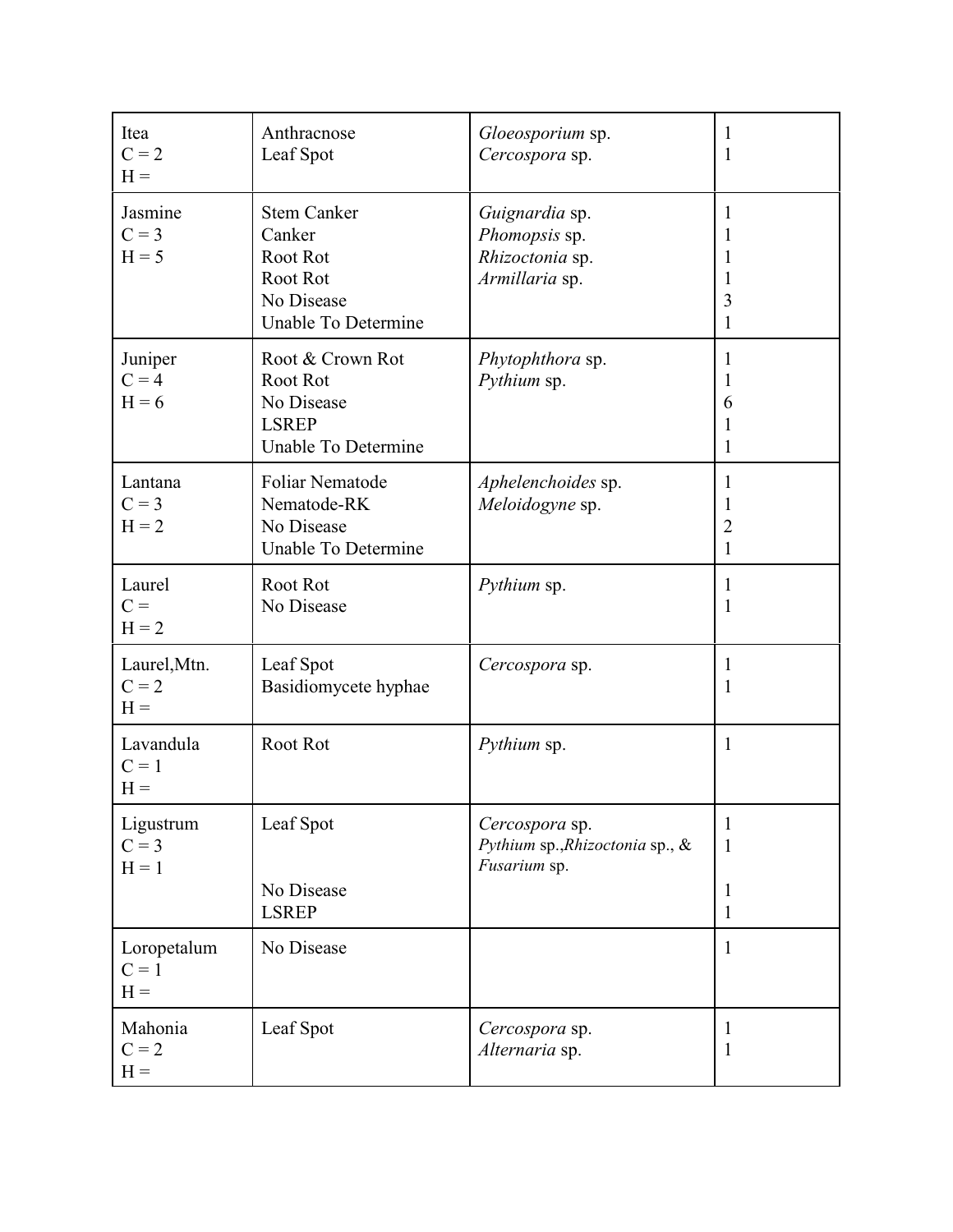| Nandina<br>$C = 4$<br>$H =$<br>Oleander<br>$C =$<br>$H = 1$ | Root Rot<br>Anthracnose<br>No Disease<br><b>LSREP</b>                                     | Pythium sp.<br>Rhizoctonia sp.                                    | 1<br>1<br>1<br>1<br>1                   |
|-------------------------------------------------------------|-------------------------------------------------------------------------------------------|-------------------------------------------------------------------|-----------------------------------------|
| Olive, Dwarf<br>$C = 1$<br>$H =$                            | Crown Rot                                                                                 | Unknown                                                           | $\mathbf{1}$                            |
| Osmanthus<br>$C = 2$<br>$H = 2$                             | Tip Burn<br>Anthracnose<br>Leaf Spot                                                      | Alternaria sp. & Phyllosticta sp.<br>Colletotrichum sp.<br>Fungal | 1<br>$\overline{2}$<br>1                |
| Pampas Grass<br>$C = 1$<br>$H =$                            | No Disease                                                                                |                                                                   | 1                                       |
| Pieris<br>$C =$<br>$H = 1$                                  | Leaf Spot                                                                                 | <b>Possibly Fungal</b>                                            | 1                                       |
| Platycodon<br>$C = 1$<br>$H =$                              | No Disease                                                                                |                                                                   | $\mathbf{1}$                            |
| Podocarpus<br>$C =$<br>$H = 1$                              | No Disease                                                                                |                                                                   | 1                                       |
| Rhaphiolepsis<br>$C = 4$<br>$H = 1$                         | Leaf Spot<br>No Disease<br>No Disease                                                     | Cercospora sp.<br>Possibly Cultural                               | $\mathbf{1}$<br>3<br>1                  |
| Rhododendron<br>$C = 4$<br>$H = 5$                          | Leaf Spot<br>Root Rot<br>Leaf Spot<br>Powdery Mildew<br>No Disease<br>Unable To Determine | Pestalotia sp.<br>Phytophthora sp.<br>Fungal                      | 1<br>1<br>1<br>1<br>$\overline{4}$<br>1 |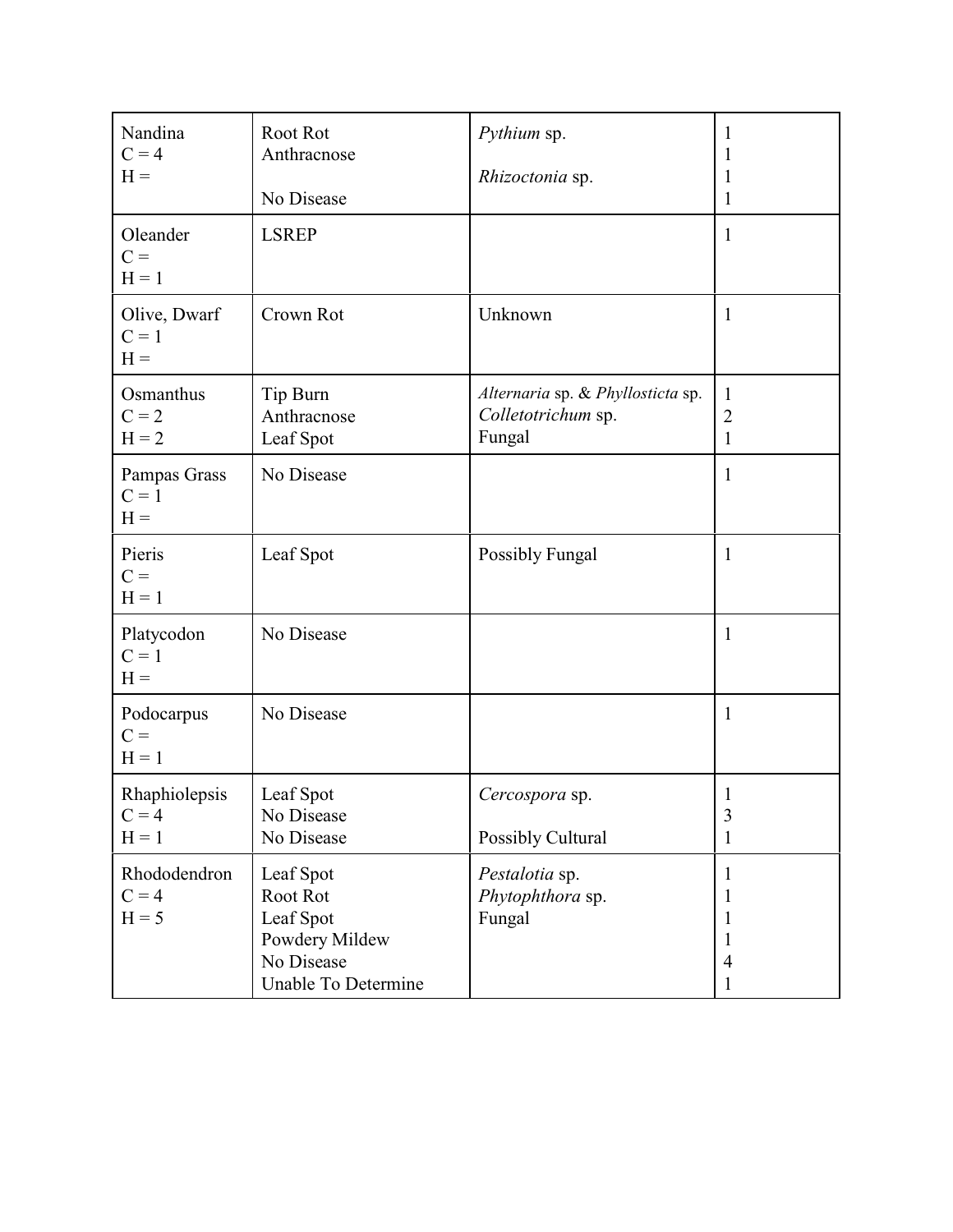| Rose<br>$C = 11$<br>$H = 10$     | Downy Mildew<br><b>Blight</b><br><b>Stem Canker</b><br>Root Rot<br>Root Rot<br>Leaf Spot<br>Canker<br><b>Black Spot</b><br>Leaf Spot<br>Dieback/Root Rot<br><b>LSREP</b><br>No Disease<br>Virus/Herbicide Damage<br>Unable To Diagnose | Botrytis sp.<br>Phomopsis sp.<br>Phytophthora sp.<br>Pythium sp. & Phytophthora sp.<br>Cercospora sp.<br>Coniothyrium sp.<br>Diplocarpon rosae<br>Fungal<br>Cold Damage<br>Possible<br>Insufficient Sample/Root Dead | 1<br>1<br>1<br>1<br>1<br>$\mathbf{1}$<br>$\overline{2}$<br>1<br>1<br>1<br>1<br>6<br>$\overline{2}$<br>$\mathbf{1}$ |
|----------------------------------|----------------------------------------------------------------------------------------------------------------------------------------------------------------------------------------------------------------------------------------|----------------------------------------------------------------------------------------------------------------------------------------------------------------------------------------------------------------------|--------------------------------------------------------------------------------------------------------------------|
| Sasanqua<br>$C =$<br>$H = 1$     | Canker                                                                                                                                                                                                                                 |                                                                                                                                                                                                                      | $\mathbf{1}$                                                                                                       |
| Sidalcea<br>$C = 1$<br>$H =$     | No Disease                                                                                                                                                                                                                             |                                                                                                                                                                                                                      | $\mathbf{1}$                                                                                                       |
| Silena<br>$C = 1$<br>$H =$       | Leaf Rust                                                                                                                                                                                                                              | Uromyces sp.                                                                                                                                                                                                         | $\mathbf{1}$                                                                                                       |
| Spirea<br>$C =$<br>$H = 2$       | No Disease<br>Unknown                                                                                                                                                                                                                  |                                                                                                                                                                                                                      | 1<br>$\mathbf{1}$                                                                                                  |
| Ternstroemia<br>$C = 1$<br>$H =$ | Leaf Spot                                                                                                                                                                                                                              | Cercospora sp.                                                                                                                                                                                                       | 1                                                                                                                  |
| Unknown<br>$C =$<br>$H = 1$      | Canker                                                                                                                                                                                                                                 | Possibly Fungal                                                                                                                                                                                                      | $\mathbf{1}$                                                                                                       |
| Viburnum<br>$C = 1$<br>$H = 1$   | No Disease<br>Unknown                                                                                                                                                                                                                  |                                                                                                                                                                                                                      | 1<br>$\mathbf{1}$                                                                                                  |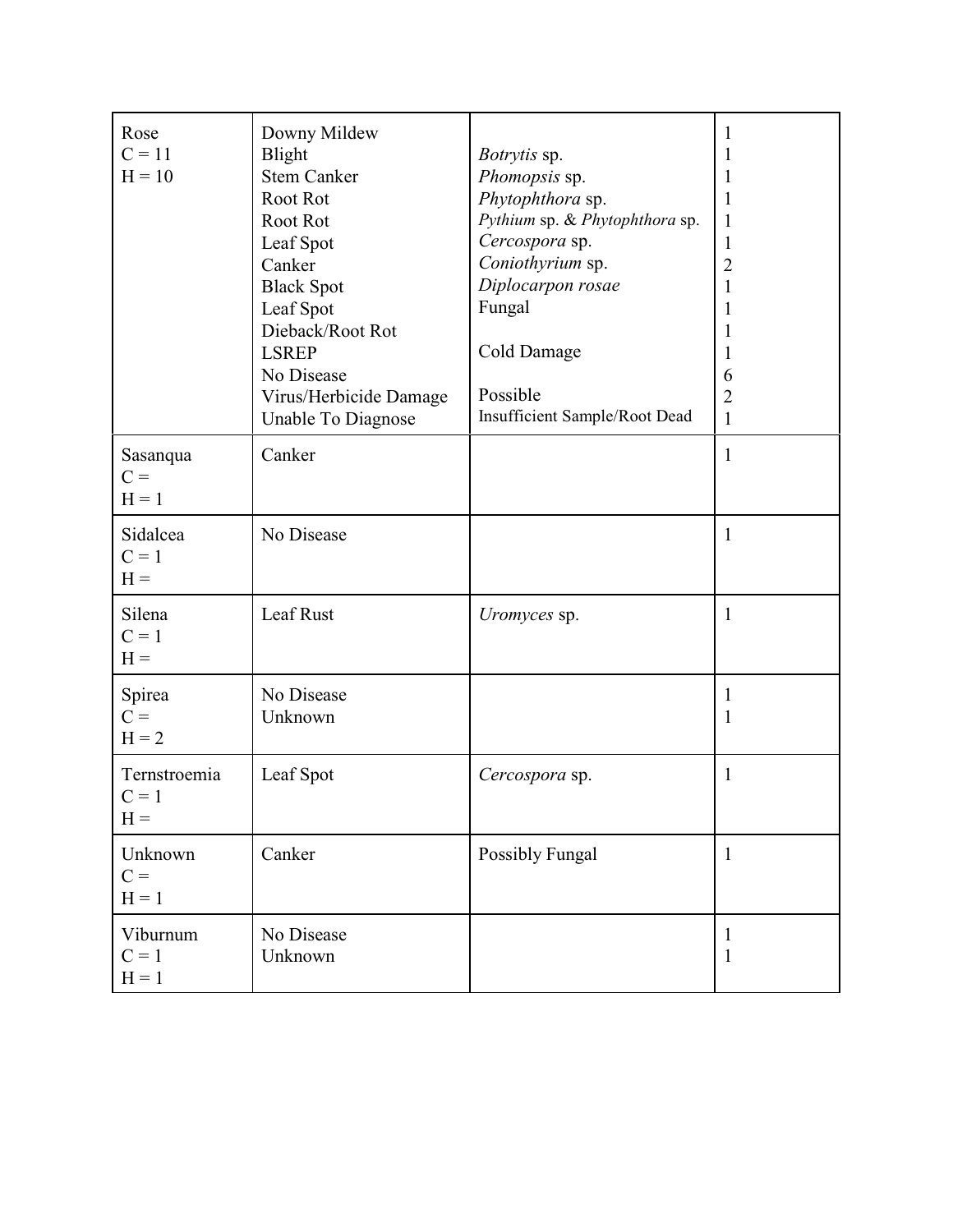### **MISCELLANEOUS TOTAL DIAGNOSES/ID 22 {C =7; H =15}**

| HOST(S)            | <b>DISEASE</b>          | <b>CAUSAL ORGANISM</b> | # SAMPLES<br><b>AFFECTED</b> |
|--------------------|-------------------------|------------------------|------------------------------|
| Unknown<br>$C = 5$ |                         |                        |                              |
| $H = 3$            | <b>Black Root Rot</b>   | Thielaviopsis basicola | $\mathbf{1}$                 |
|                    | Root Rot                | Pythium sp.            | $\overline{2}$               |
|                    | <b>LSREP</b>            |                        | 1                            |
|                    | No Disease              |                        | 1                            |
|                    | Unable To Determine     |                        | 1                            |
|                    | Cultural                |                        | $\overline{2}$               |
|                    |                         |                        |                              |
| Fungi ID<br>$C =$  |                         |                        |                              |
| $H = 9$            | <b>Stinkhorn Fungus</b> | Clathrus sp.           | 1                            |
|                    | Slime                   | Algae                  | 1                            |
|                    | Slime Mold              | Fuligo septica         | 1                            |
|                    | Slime Mold              | Diachera leucopodia    | 1                            |
|                    | Mushroom                | Suillus decipiens      | 1                            |
|                    | Gilled Mushroom         |                        | 1                            |
|                    | <b>Wood Rotter</b>      | Aphyllophorales sp.    | $\mathbf{1}$                 |
|                    | ? In Corn               | Leucocoprinus sp.      | $\mathbf{1}$                 |
|                    | Unknown                 |                        | $\mathbf{1}$                 |
|                    |                         |                        |                              |
| Misc.<br>$C = 2$   |                         |                        |                              |
| $H =$              | Wood                    | No Disease             | $\mathbf{1}$                 |
|                    | Kudzu                   | No Disease             | $\mathbf{1}$                 |